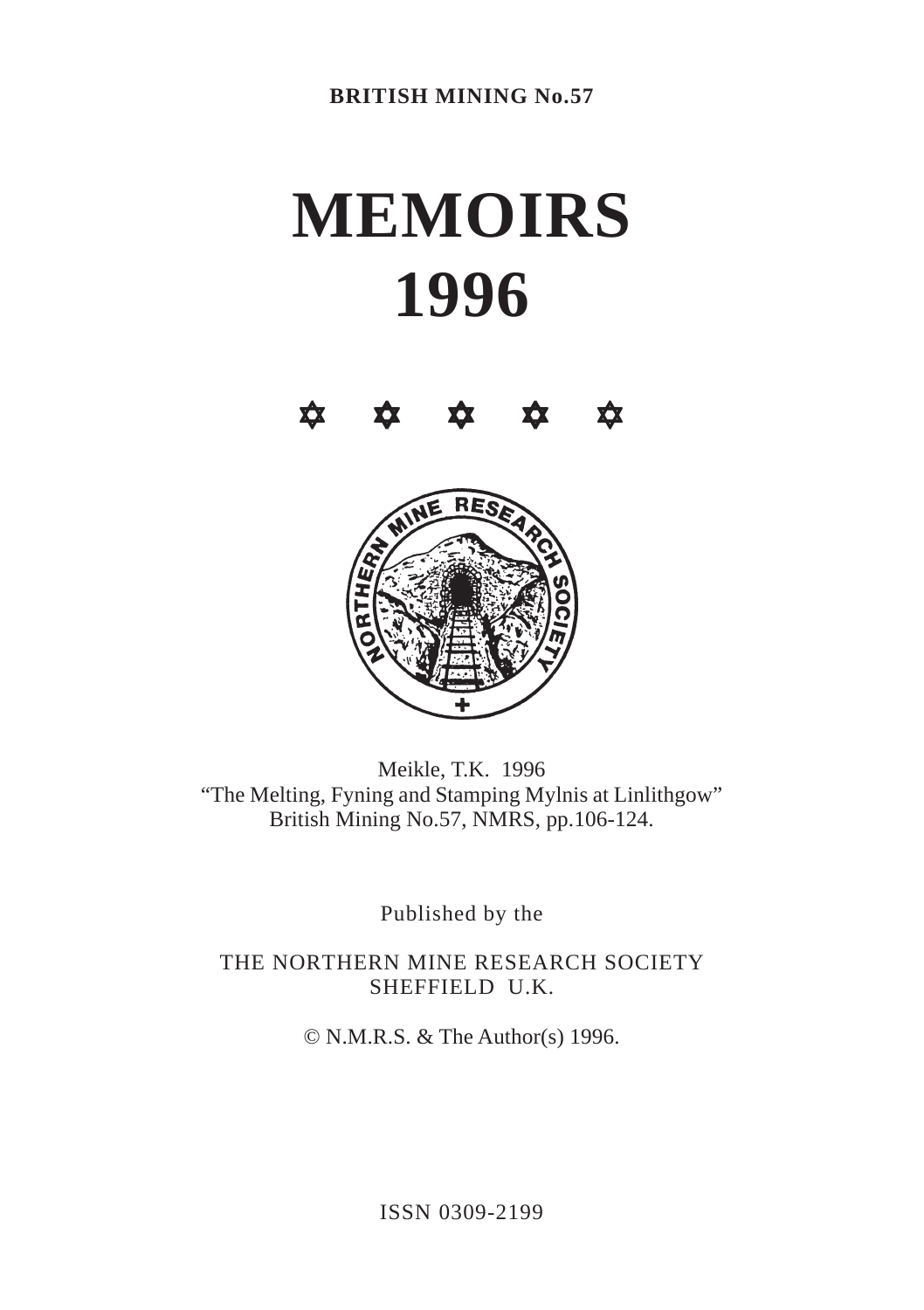by T. Kemp Meikle

## **SYNOPSIS**

*The following details from the Silver Mills Accounts of 1608-09, held in the Scottish Records Office, transcribed basically from the original, condensed and summarised here in narrative form, and allied to site examination, albeit without benefit of expertise or experience in industrial archaeology, and taken together with the recently published paper on the history of the Hilderston Silver Mine, are hoped to provide an insight into early 17th century mining and recovery of silver in Scotland.1 It seems logical to combine site investigations with the construction of the Mills and adopted procedures following transfer of these operations to Linlithgow from the mine site at Hilderston.*

# **EARLIER HISTORY**

The Hilderston silver vein was discovered in 1606 by a local miner prospecting for coal. The landowner, Sir Thomas Hamilton, Lord Advocate in Scotland to King James I & VI, took a lease from the King in January 1607, and mining was started under direction of Sir Bevis Bulmer who had been engaged prospecting for gold in Crawford Moor near Leadhills/Wanlockhead, under a grant of mining there from the King to Thomas Foullis, goldsmith in Edinburgh, who "*for as much as* [he] *has fund out the Ingine and moyane to caus melt and fyne the uris of mettallis ... and beiggitt housis and mylnis for this effect*" had in 1592 been appointed "*maister refiner*" under the "*Act anent the Mynes*".2

Within a few months Hamilton declared the mine at Cairnpapple Hill, Hilderston, to be returning a clear profit of £500 sterling per month based on the silver price of 4s 6d per ounce. Under some pressure perhaps, the Lord Advocate relinquished his lease and full possession of all structures, materials and operations to the King in return for £5000 sterling compensation. On May 11th 1608 Sir Bevis Bulmer was appointed Master of the Mines at Hilderston.

# **INTRODUCTION**

Mining was continued by "*Pickmen*", "*draueris up of mettell*", "*drauers up of watter*", "*cuttaris of wode*", "*caryaris of wode*", "*smithis*" and "*wrichtis*", along with dressing and concentrating by "*buckaris*", "*wascheris with the seiff*", "*dressaris and wascheris with the buddill*", "*wascheris with the canvas*" and "schoolmen".<sup>2</sup> One hundred tons of the ore were barrelled and prepared for despatch by sea to England, at the King's command, for assay at the Mint in the Tower of London and elsewhere and for trials to determine the silver content and the smelting procedure which would ensure the best results.

Although the facilities already existed at the mine site at Hilderston for handling, dressing, concentrating, smelting and refining the ore, the planned scale of production apparently demanded increased facilities and therefore required transfer to another site. The site selected was near Linlithgow,  $6\frac{1}{2}$  km away,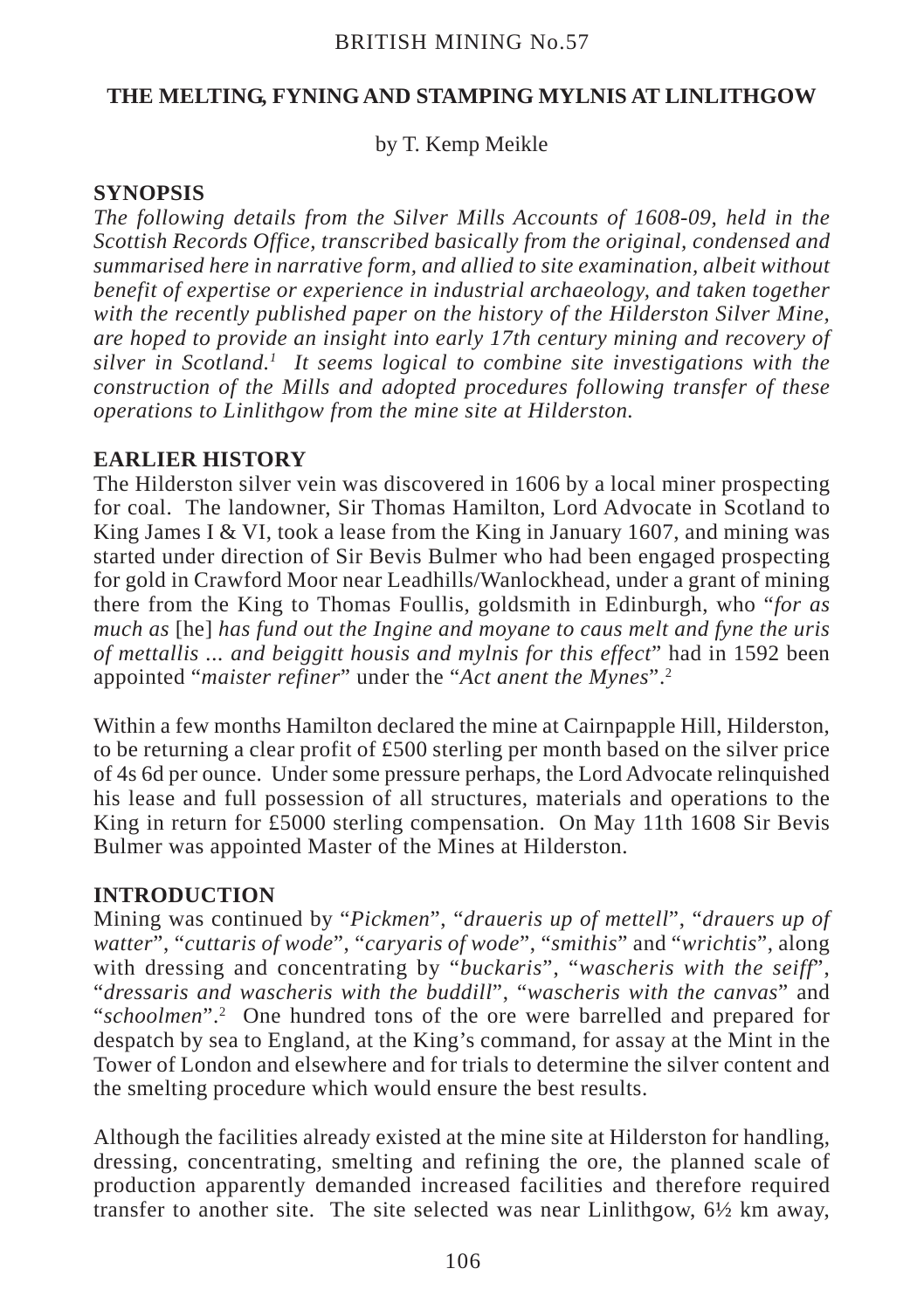(about five miles). It was agricultural land, differing substantially in ground conditions and topography, but proximity of water in the Loch Burn flowing from Linlithgow Loch, was presumably a prime consideration for the waterwheels necessary for a stamp mill and furnace bellows, even though that water was already in use at the Loch Mill 600 metres downstream from the Loch, and also at the Little Mill further downstream, shortly before the burn joined the Water of Avon.

The site also had other advantages, being close to the town (a Royal Burgh with its Royal Palace), and having ready access from the sea through Borrowstounness (Bo'ness) 4½ km to the north. Materials from England were imported through this port and then taken to Leith. Other materials came from Culross and Grangemouth (see map at Fig 1).

The viability of this move now seems doubtful in view of the high costs incurred providing the materials, labour and equipment for the works, though the King's advisers were undoubtedly prompted (or misled!), by the quality of the silver ore being extracted initially from the mines.

Following the decision, James Craig, Purveyor of the Mines was told to obtain building materials, while James Achesone, goldsmith and assayer, was appointed "*Master Meltar and Fynnar*" under direction of the Lords Commissioners of the King's Privy Counsel, and directed to secure specialist assistance and labour to develop the "*Stamping, Melting and Refyning Mylnis at Linlithgow*".

## **ADVANCE PREPARATIONS**

Seasoned timber was unobtainable in Scotland, so James Craig sought it in England. There was none in London, but well-seasoned oak was eventually released from the king's storehouses in Berkshire and Buckinghamshire, conditional on replacement by its equivalent in green timber. He also went to Morpeth in Northumberland where much standing timber was felled at his request and hauled by road to Newbiggin and then to Blyth. Here special arrangements were made for ships to come from Newcastle to transport it to Leith and on to Bo'ness where it was stored on the shore. Craig also purchased other materials in England, including large ox-hides (18 in number) for bellows, and tarras (18 bushels), with which to '*lay*' the furnaces.

James Achesone travelled to Keswick in Cumberland for discussions with the German immigrant Hochstetter family. They were well acquainted with Saxony silver working and had been engaged for many years in the smelting of copper and other ores deriving from the mining operations in the northern counties. As a result of the discussions Achesone engaged the services of two specialist wrights, Stevin Mon (Man?), and his son, Johne, along with a 'Coillier', Cristopher Robesone, who was skilled in production of charcoal and presumably in the firesetting of furnaces. Additionally he arranged for a Dutch mining expert, Martene Smeddell to come from Holland to Linlithgow/Hilderston. Consequent upon this visit, Emanuel Hochstetter came to Scotland, spending six weeks there,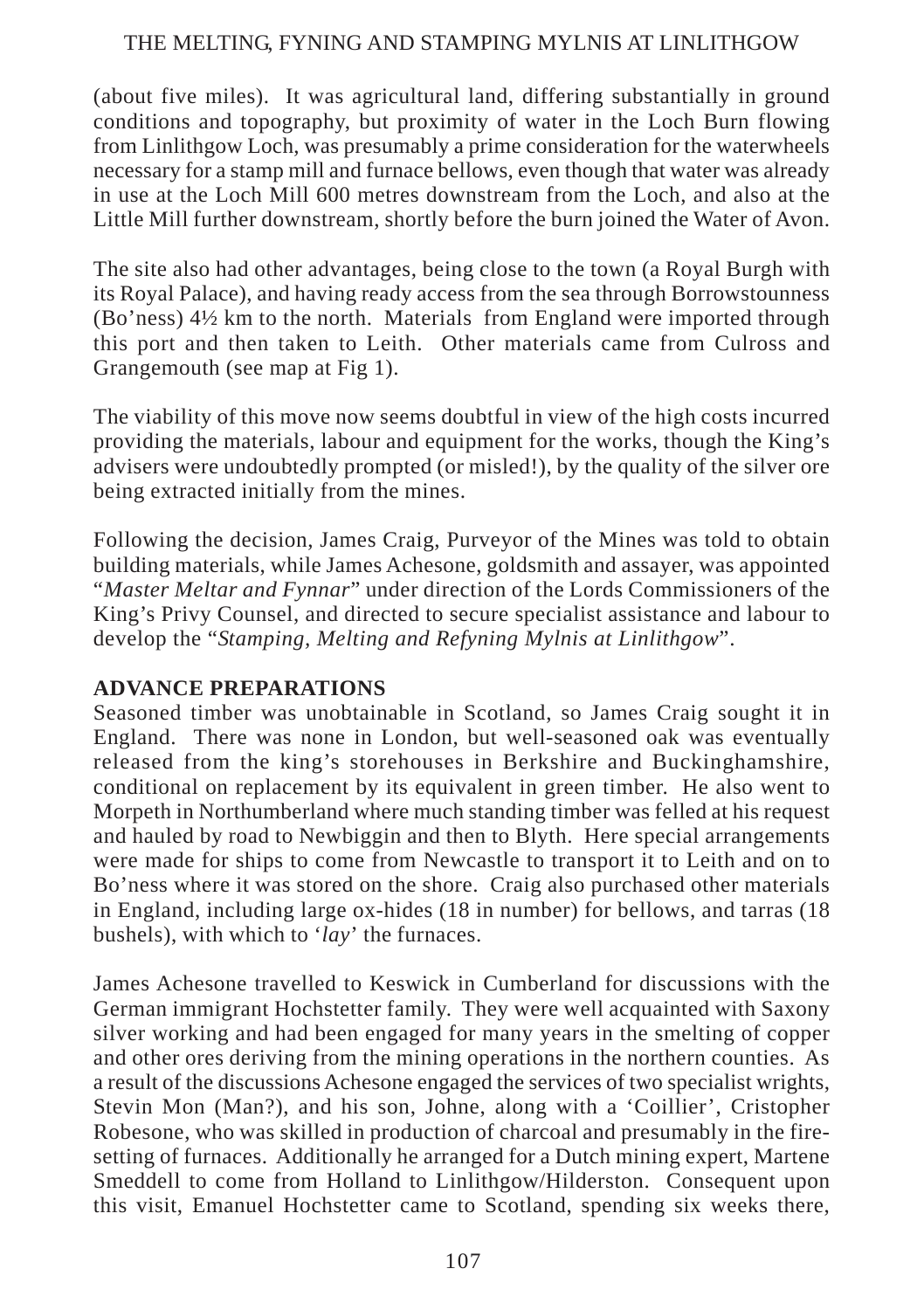

Fig.1. Location plan

undoubtedly offering guidance and advice to further the smelter works development at Linlithgow.

The Keswick wrights started work on June 26th 1608 at the old Silver Mills, built and operated by Thomas Foullis at Kingswark near Leith (the name being synonymous with the operation), where a building was converted to a workshop for advanced construction of materials destined for Linlithgow. Other locally engaged wrights and labourers joined the Mons on July 3rd at this workshop where work was continued for six weeks prior to all of them being transferred to Bo'ness and Linlithgow.

Both Craig and Achesone made further trips to London and the southern counties for specialised material, tools and ironwork for the melting furnaces which was manufactured specially at a Sussex Ironworks (see Appendix 2). The sums of money disbursed by James Craig and James Achesone up to August 14th 1608 in respect of timber, ironwork and specialist tools, equipment and materials, as well as their own expenses and those of the workmen engaged up to that date, totalled £6,687 13s 7d Scots (Note: £12  $S\text{cots} = \pounds1$  sterling).

# **CONSTRUCTION**

According to the accounts work on the '*Melting Fining and Stamping Mills*' at Linlithgow began on Monday August 14th 1608 (Week 1), and smelting started with furnace setting and charging in Week 30 (March 5th-12th 1609), although the furnaces were not finished until about April 23rd 1609, during Week 36, after a further eight weeks' work by the masons and wrights.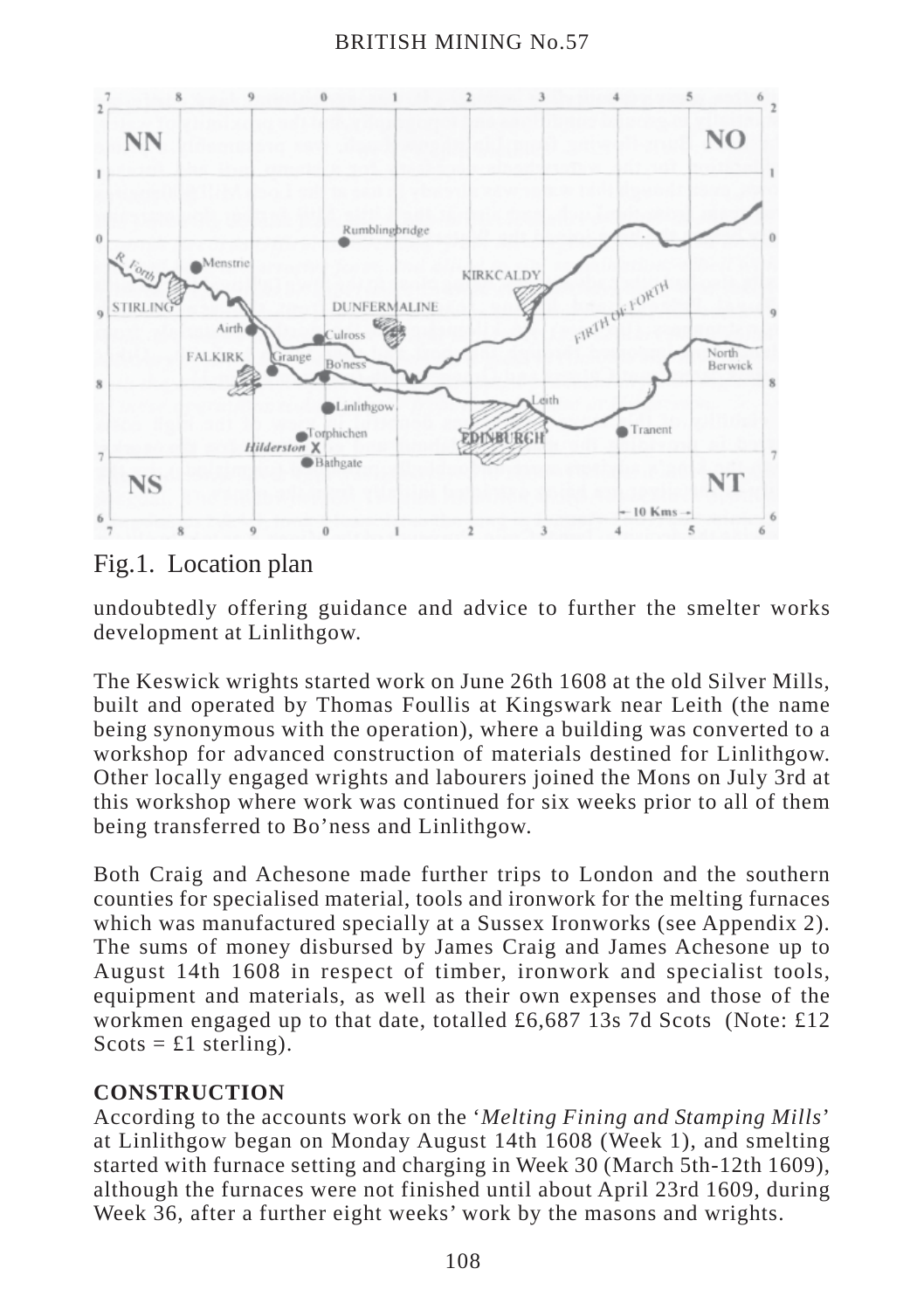The wrights previously engaged on works in Leith were transferred to Bo'ness and Linlithgow. Two other wrights also started then, but in Culross, Fife, where they wrought waterwheels and axles to drive stampers and bellows.

Cristopher Robesone, with his wife as a minder, was producing charcoal in Torwood, near Torphichen, and carried out trials on peats obtained locally.

James Glen was appointed Grieve to have a watching brief over the site works generally and to record attendance on site.

During the week before site commencement, the Dutch Mining expert, Martene Smeddell, spent time in consultation with Sir William Godolphin, a Cornishman of considerable mining expertise and connections, at Menstrie near Stirling, along with Sir William Alexander of Menstrie, who, it is understood, was engaged at an early date in developing the mining of copper and lead/silver ore veins in Menstrie Glen on his estate, though little detail is known. Sir William Alexander, in partnership with Thomas Foullis, goldsmith in Edinburgh, and Paulo Pinto, from Portugal, eventually took over the Hilderston Silver Mines in 1613, following the mines' diminishing returns to the King.

The first operation on site was work on "*the wayfare for the watter from the Loch to where the Stamp Mill be buildit*", and Henry Craufurd, *Master of the Watter Warks*, with four (increasing to 12) workmen, started excavation work on a channel (the wayfare) to lead the water to the site where the Stamp Mill would be built. That site was reached by Week 4 and the channel was continued beyond this until the end of Week 8 when the site of the Melting Mill had been reached. Levelling of the ground there was carried out to allow construction of that mill to start.

The Accounts record that work on the water channel (wayfare), and the necessary mill lades at both stamp mill and melting mill sites continued for a further twenty weeks, being completed on February 26th 1609. There is no record of clay being used to ensure a watertight lining to the channel, though ordinary and refractory clays were imported from Tranent, East Lothian, and Culross, Fife, for '*setting*' of water troughs in the mills, as well as for furnace construction. The nature of the subsoil has not been investigated, but it seems the channel must have remained generally watertight though there is record of '*suitable fill*' being transferred to '*mend*' the wayfare on two occasions.

It is of note that a payment was made "*To James Hamiltoun at the west port of Lynlithgow for the loss susteint be him throu biggin of his majesteis siluer mylnis upon his lands and casting of watter gangis thairthrou*", which seems indicative there was water leakage from the lades as well as uncontrolled discharges from the various troughs, buddles, washing tables and sieve tubs.

A sluice, presumably with stoplog control, was built at the outlet from the loch into the Loch Burn, with perhaps another at a short distance downstream where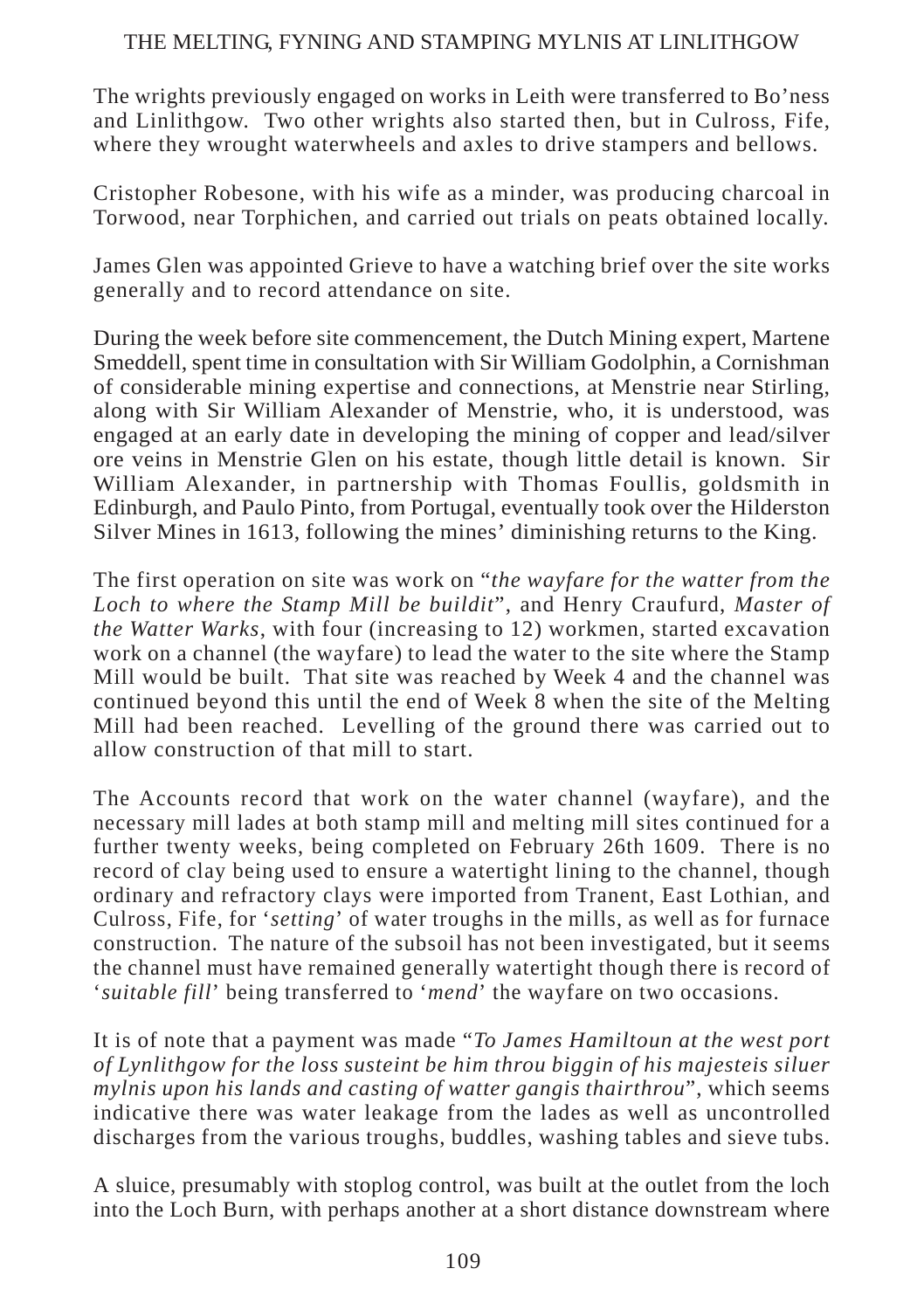the water flow was diverted in whole or in part away from the burn into the newly constructed '*wayfare*' to provide the substantial flow necessary to drive the waterwheels and service the stamping and washing operations. The net effect of this was to create substantial interference with the operation of the two flour mills downstream, and the accounts include the following entries.

"*To Robert Stewart, Baillie of Linlithgow, in the name of the Countess of Orknay, in parte of payment of the soume of Twa hundreth and fourty pundis for the yeirlie dewtie agreit uponn to be payit to him yeirlie for the Lochmylne besyd Linlithgow in respect the same myln is maid altogidder unproffitable to him be reason that the Stampmylns are buildit hard be the said Lochmylne and the haill watter conveyit fra him to the said Stampmylne. Which soumes underwritten are payit in full satisfaction and payment of the dewtie of the said Lochmyle from the first day of August saxtene hundreth and aucht to the first of May saxtene hundreth and nine yeiris. - £180-0s-0d*"

and ....

"*To the Baillies of Lynlithgow for ane quarter of ane yeiris payment of the yeirlie dewtie agreit uponn to be payit to thame for thair mylne besyd quhair the Melting and Fyning Mylne standis in respect of the same mylne was altogidder unproffitable to thame during the said quarter be drawing of the watter thairfra to the said melting and fyning mylne. Which soume underwritten is payit in full satisfaction and payment of the dewtie of the said myln from the first day of August saxtene hundreth and aught to the first day of May sixtene hundreth and nine yeiris. - £90-0s-0d*"

Other landowners also received similar compensation (see Appendix 1).

# **PROBABLE LOCATIONS**

The Ordnance Survey map of 1855 indicates the Loch surface level to be close to 150 feet A.O.D. and, in consequence, the '*wayfare*' would have closely followed the 150 foot (46 metre) contour. Taking account of the duration of construction and the above compensation references, it is reasonable to conclude that the stamp mill location was beyond Colt Hill, probably about 500 metres downstream from the Loch, close to the present-day Loch House which lies to the north of Loch Mill. The melting mill was probably a further 300 metres or more to the west, immediately south or west of Pepper Hill close to Little Mill (see the map at Fig.2).

It is of note the former site is adjacent to what appears to have been a spoil dump, just south of Loch House, as shown clearly on aerial photographs taken in 1960 and 1971 (see Fig 3). There are no present-day surface indications of any works at either of these locations, or indeed along the considered line of the water channel. It is of course, some 380 years since their use, but visible remains still exist at Hilderston, and sub-surface investigation may yet show some signs. Disappointingly the spoil dump was removed by construction of the M9 Motorway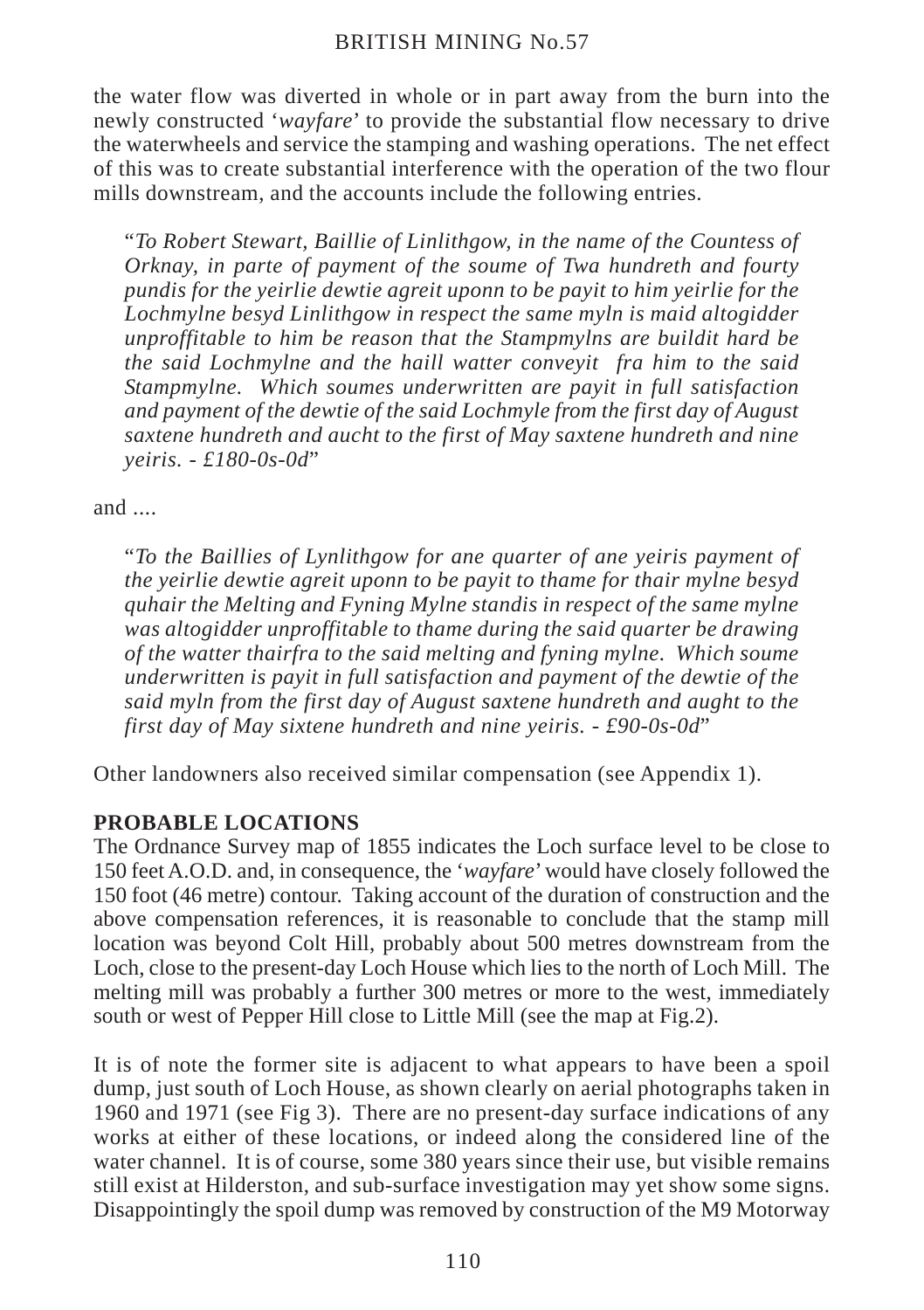

Fig.2 A compilation of the O.S. 1/10560 sheets for 1855 and 1895, showing the probable locations of the mills and the route of the M9.

in 1972/3 so obliterating possible signs of early operations there (see also Fig 2). The spoil dump, if such it was, may well have consisted of metal ore or slag. The possibility remains that traces of the early builderwork may be found in the old farm buildings of Loch House since these are close to the probable sites of the smelter mills and '*old remains*' may well have been adapted or incorporated in these later buildings.

At this point it is appropriate to refer to the anomaly of two other larger and more unusually-shaped, dumps on the hillside, 200 to 300 metres to the east and between 100 and 200 metres north of the Loch, both delineated on the early 6" OS maps (see Fig 2), and which also show clearly on the aerial photos referred to, but which were also removed by motorway construction, (Figs  $2 \& 3$ ). Nonetheless, it is very likely that these dumps were used to form an embankment for the new access to Parkhead Farm to replace the original access about to be removed by new construction. The anomaly is that smelter slag, apparently related to Hilderston ore, has been recovered from both sides of this new embankment and seems to indicate that these two dumps did, at least in part, consist of smelter slag. Why they were situated away from the two other presupposed locations remains unanswered, however, unless this is the site of the roasting house and assay house where further roasting furnaces were constructed, as entries in later accounts indicate. These buildings may have been on this hillside to take advantage of increased chimney draught, despite having no supply of water to drive bellows, which may in fact have been hand operated.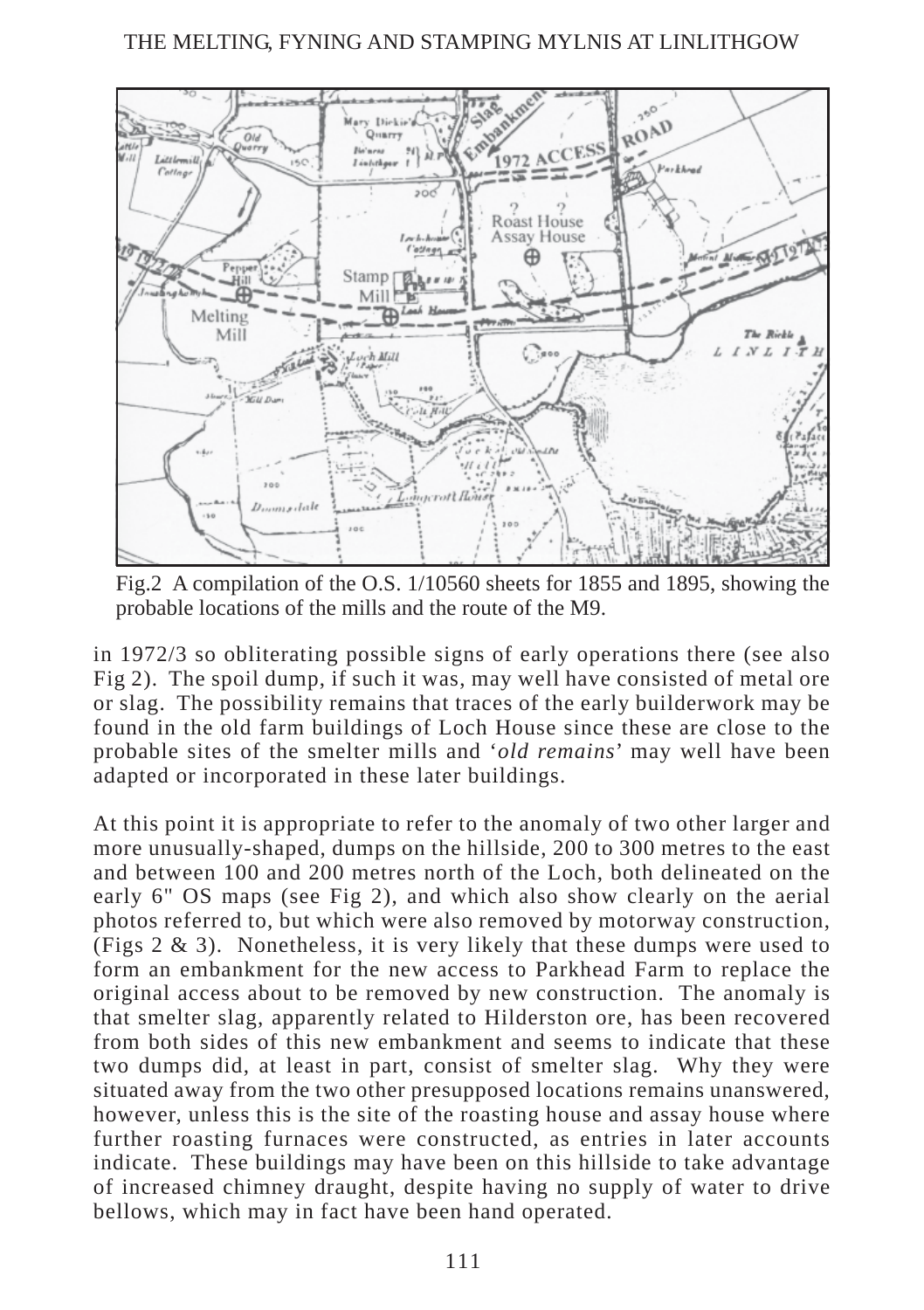

Fig.3 Aerial photograph of the area shown in figure 2. Taken May 6th 1960, Scale 1/10,500. (Crown Copyright/MOD).

# **MILL CONSTRUCTION**

Following transfer from Leith, Stevin Mon and his son, Johne, worked in a rented cellar in Bo'ness, while the other two wrights worked at Linlithgow on construction of temporary storehouses at both mill sites. These were required for on-site storage and protection of timber and other materials delivered via Bo'ness. They also provided shelter and further workshop facilities for advance preparation of materials required for the permanent works.

Two quarrymen started during Week 2, producing stone for the site from a nearby quarry. During Week 4, two others started producing larger building stones from a more distant quarry, near Avon Water, assisted by two labourers.

On September 4th (Wk.4), James Gray, master mason, with five other masons, began building work, and delivery of the stones from Avon Water quarry started a week later. Production of stone continued from both quarries and the master mason gradually increased his workforce to 13 masons, with two barrowmen and a man making and carrying mortar, by early December (Week 16). Work on the melting and the stamp mills as progressing, and the foundations for the melting mill chimney were already laid. By Week 23 the masonry squad had increased to 12 plus the master, with four barrowmen and two mortarmen. The wrights finished fabricating axles and mill wheels at Culross by Week 12 and they were shipped, along with the wheels etc to Bo'ness to begin work on site at Linlithgow. The small fall from the surface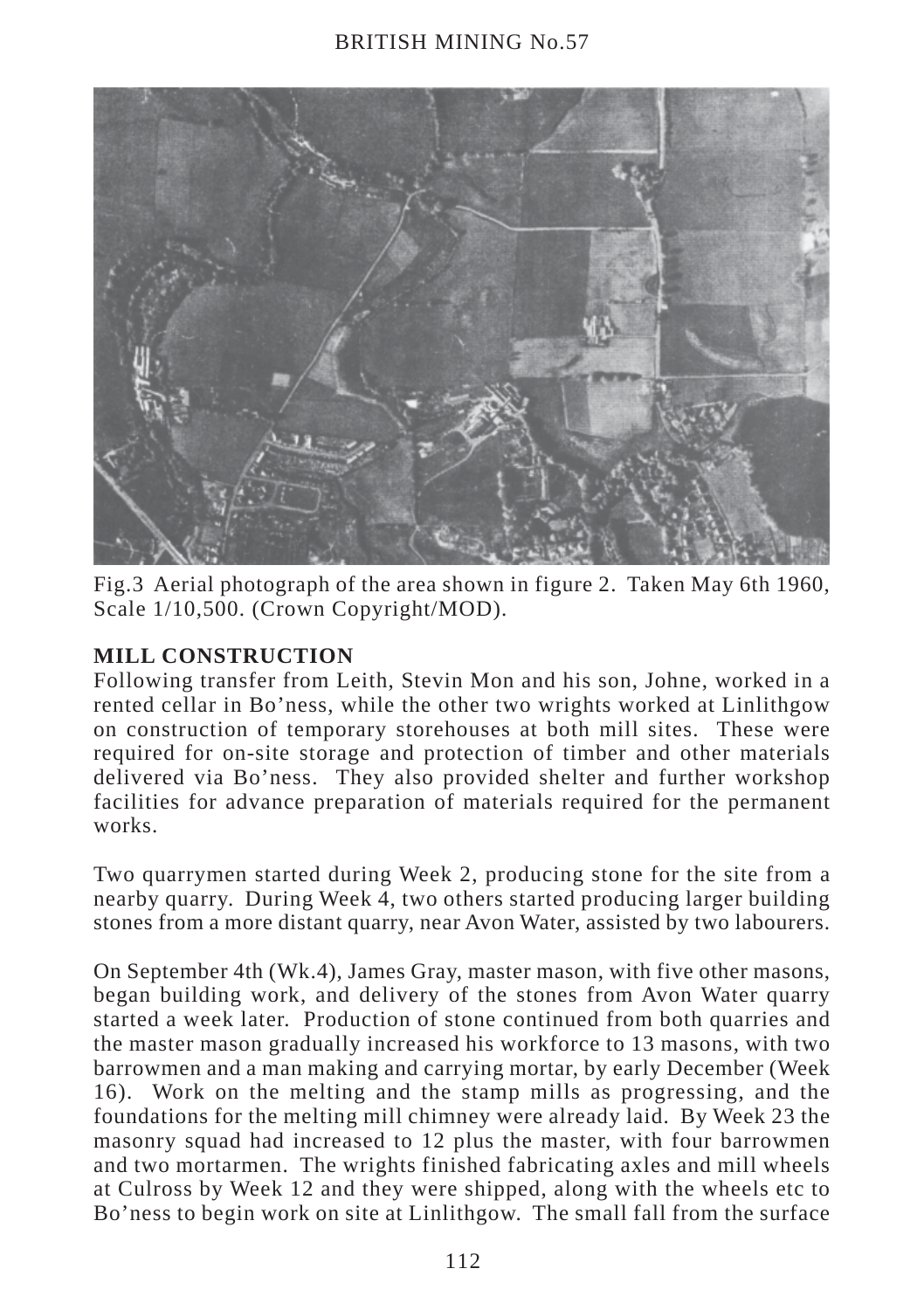of the loch to the mills suggests that the waterwheels were of relatively small diameter and of the undershot type, with paddles instead of buckets.

The millwright force at Linlithgow grew to 11 by Week 19, and by Week 22 there were 12 of them at work on the mills engaged primarily on installing the millwheels with their large axles, along with the two large bellows for the furnaces, and then installing the stampers (probably eight in number), with their troughs at the stamp mill, followed by washing table construction until the beginning of April. The main works being by then completed, Stevin Mon returned to his home in Keswick, while his son John remained, but transferred to supervise washing of the crushed ore at the tables which had started the previous week. Washing table construction continued in addition to working on the timber roofs for both mills until completion at the end of April, after which only two wrights were retained on site.

The masons had continued work and as the main walls of both mills were completed by week 25 and the builderwork virtually complete, the Mastermason and most of his tradesmen left the site, leaving behind four masons to dress blue-stones and complete two furnaces in the melting mill, where the timber extension for its single chimney had been put in place by the wrights. About mid-March work was started on the assay house and roasting house and these were completed by April 23rd.

Refractory clay from Tranent, the Grange and Culross was used to make '*stoif*' to set and line the furnaces, while large '*blue stones*', probably highly siliceous ganister, from the same locations, were employed for the foundations, internal bases and walling for these furnaces. Special stones described as 'marginsat' and possibly blackband ironstone, from Water of Devon in Kinross were also used, but presumably along with the furnace charges.

## **THE GERMANS**

In October 1608 King James had reached agreement with his cousin, the Duke of Saxony, to send men with experience and expertise to achieve the best possible results at the smelter works, and the following entry appears in the Accounts for Week 26 (5th-12th February 1609).

"*At command of The Right Honorable The Earle of Dunbar. Lord Governor of the Mynis, the sums of money underwritten are paid for defraying the charges of the Germane Mynders sent by the Duke of Saxony, for their coming into Berwik till their coming to Linlithgow.*"

"*Germanes - To Henry Starky, Overseer of the Workmen for a months wages advanced to him and to Hans Hawes his Assay Master, Philip Brand, Meltar and his son David, Hone Carpentar, Crystopher Smyth and Jasper Hartsik, Mynders, according to the rate sett down by the King's Majesty and the Lords of His Highness' Most Honorable Privy Counsel of England. £344-18/-*" "*To the said Henry Starky for his*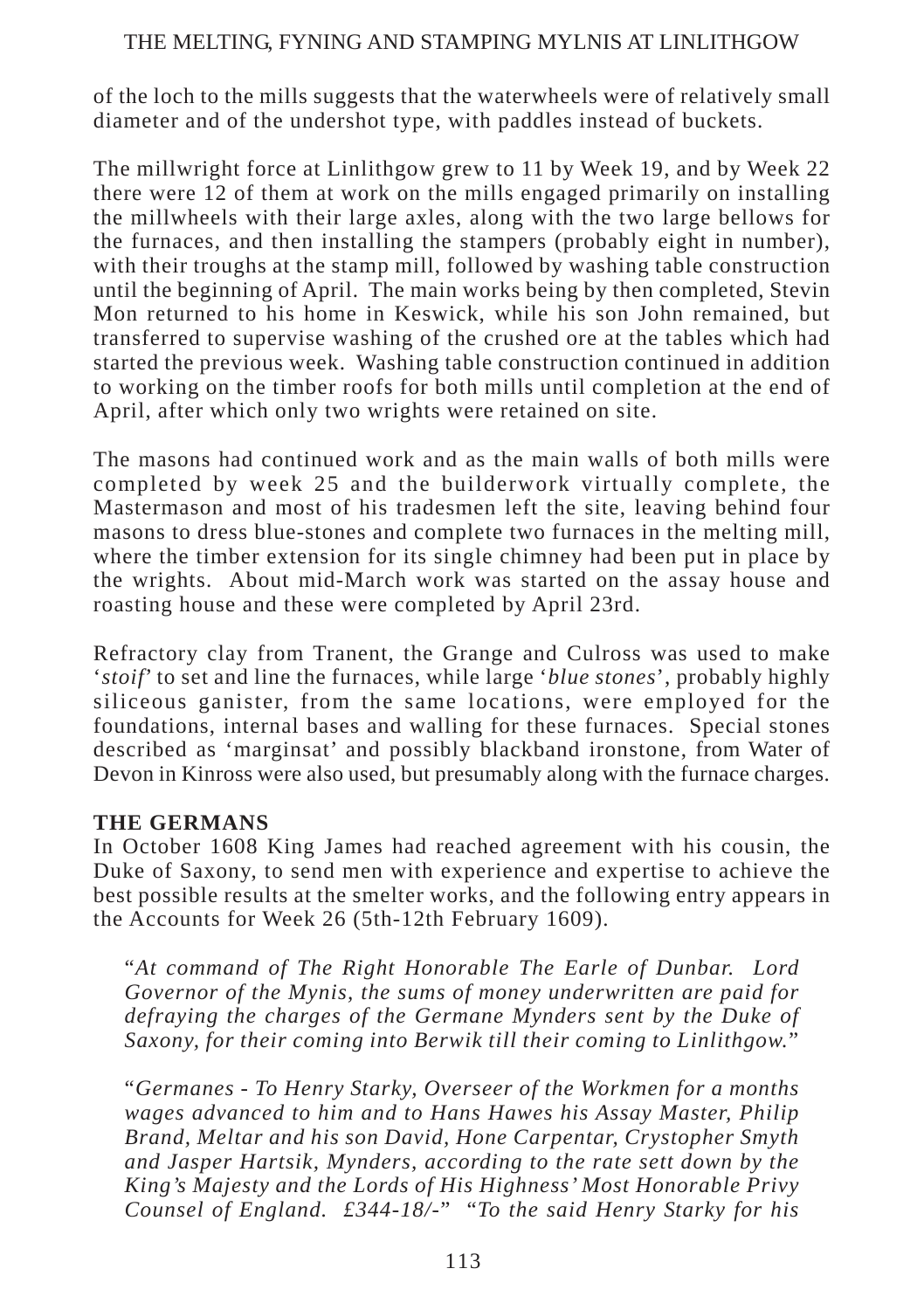*own wages and for those of the Germanes abovewritten for this week. - £79-7-3*" "*For sevin posthorses and a guide to the said Journey and to Henry Hovernour, their Interpreter, to ride from Edinburgh to Linlithgow. - £13-16/-*"

"*For sevin horses hired to the said Germains and their Interpreter to ride to the Mines uponn the 11th day of February. - 53/4*"

"*To – 'Romero'* [sic] *and another Dutchman for defray of his charges in Edinburgh before his riding to Linlithgow. - £36-0/*" "*To three horses to him, his friend and guide from Edinburgh to Linlithgow. - £5-8/-*"

During Week 27 (12th-19th February) the following entries occur. "*Hire of four horses for Henry Starky with his Meltar, Assayer and Interpreter to ride from Linlithgow to the Mines to meet the Lords Commissioners on 13th February. - 32/-* " and also "*To Romero, Dutchman for his expenses in Linlithgow and also for his man for the space of 10 days preceding 20th February. - £14-11-4*"

In the week following (No 28) this entry is noted: "*For James Achesone to make his own and Romero's charges, being directed from Linlithgow to take a view of the* [copper and lead] *Mines in Menstrie Glen. - £12-0/-*"

In Week 29 this most unusual entry appears:

"*For getting and carrying two loads of copper slag from the Silver Mill near Edinburgh* [Leith?]*, to the Silver Mill near Linlithgow. - 50/-*"

# **INITIAL SMELTING**

After arriving in Scotland, Starky and his workmen, as noted, met the Lords Commissioners by appointment at the mines, and no doubt received permission for the operation of the '*Melting, Fining and Stamp Mills*' in the manner Henry Starky considered most productive, in agreement, of course, with James Achesone, the '*Master Fynnar*'. Throughout the following three weeks, they were mainly engaged in arranging for the special tools and other ironwork necessary for their work. At that time, instructions were given for delivery from the stockpiles at the mines, of the quantities of washed/crushed ore immediately required for the melting mill, and for later delivery of untreated ore to the stamp mill. Work was also put in hand for the preparation of the '*stoif*' from clay, straw and bone-ash for furnace setting, and for necessary deliveries of lead (2 sows), peats (37 loads), charcoal and coals (84 loads), perhaps along with the copper slag, for initial charging of the furnaces.

During the week of March 5th to12th, (No.30), one furnace was being charged, and the first "*melting*" operation was started the following week, as indicated by provision of timing candles to the meltar, and subsequently wine, ale and bread to him and his workmen to mark that commencement. Further quantities of red clay, lead and coals, along with 'tiled'-stones (fireclay bricks), were also being delivered to the melting mill.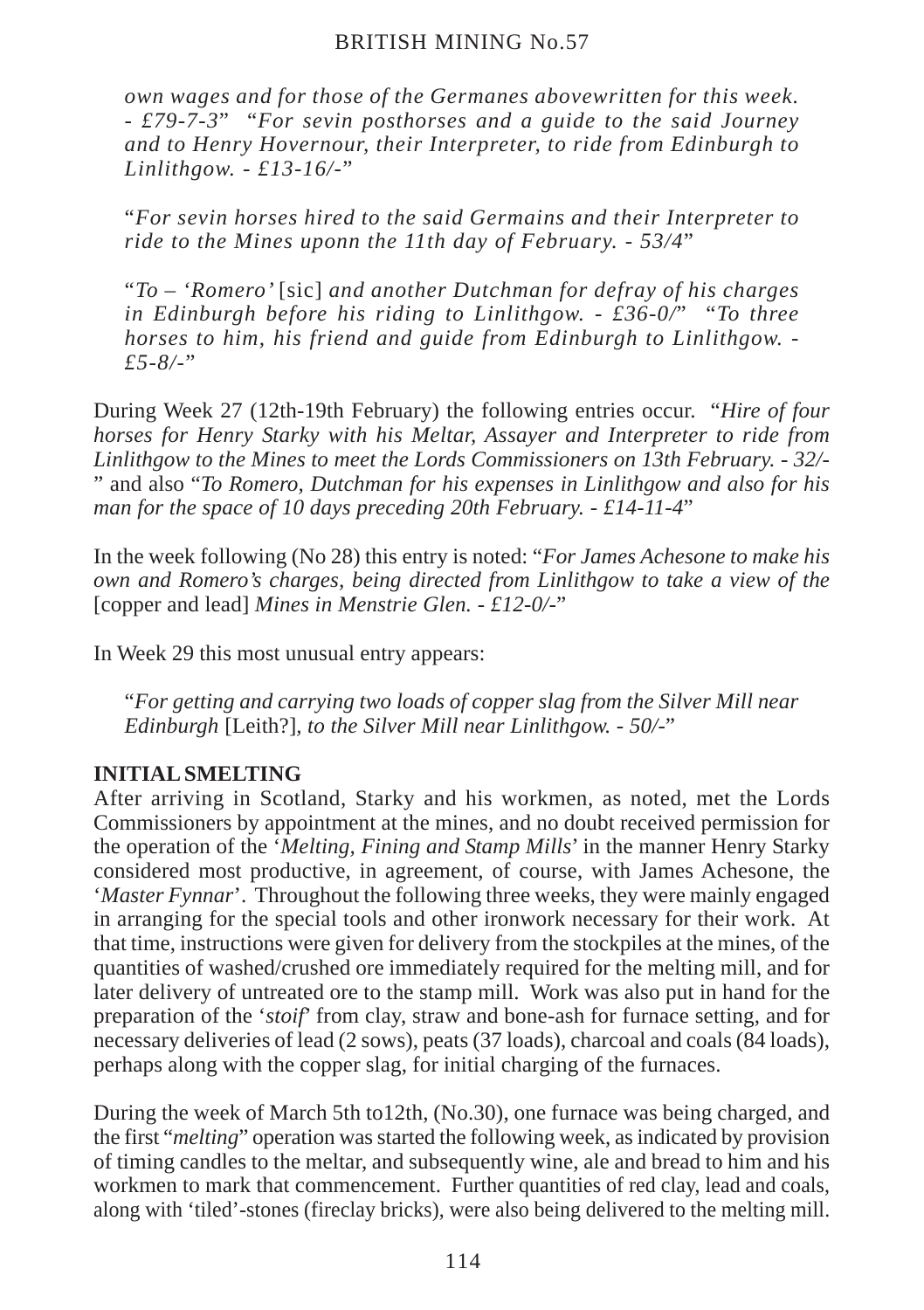At the same time, it is noted that iron slag was gathered from the sands near to Culross although there is no known explanation of how such material came to be there, unless perhaps it was ballast removed from a ship. This slag was sent in two separate consignments to the melting mill, as called for by the Germans. Likewise, quantities of a material described as '*marginsat*' was won by pickmen at the Water of Devon and nearby Caldronmire (or Caldermuir?), Kinross, and transported at three different times to the mills, as also called for by the Germans. This material, it is believed, may be blackband ironstone, which is understood to occur in that area. It was presumably employed with the ore etc as part of furnace charges, either separately, or along with the lead and iron or copper slags already referred to.

Further meltings took place during Week 32, consuming 15 loads of coal, while during Weeks 34 and 35 melting was again in progress, consuming four loads of charcoal and 42 loads of coal. Two sows of lead were also delivered then.

In the three weeks from mid-April, 46 loads of coal went to the melting furnaces, while 10 loads of red clay were used to make *stoif* for melting and assay furnaces, and later a further quantity was used to make *stoif* for the roasting house.

## **STAMPING & WASHING**

As already noted, two washing tables were in use along with the stampers during Week 33. A third was added the next week, followed by a fourth in Week 36, and a further two a week later to make a total of six.

Seventy horse loads (in barrels of about 560 to 600 lbs each requiring 2 horses), of ore were sent to the stamp mill during Week 35, with 13 loads of dressed ore to the melting mill. In the next week 91 loads were sent to the stamp mill, with a further 96 loads a week later (No.37). This confirms that both the stamp and melting mills were operational, and probably in full commission, by the beginning of May 1609.

By early August 1609 there were nine workers on the washing tables, with four others at buddles and sieves. Two ordinary workmen attended the stampers, one served the washers, another minded the sluices and three helped the melters. The roasting house was in use, and received 13 loads of coal, while four masons spent five days re-building "*fining furnaces*". At the same time 33 loads of '*washed metal*' were carried from the stamp mill to the melting mill storehouse, while 148 loads of '*fresh metal*' were delivered from the mines to the stamp mill. The next week saw 12 loads of '*washed metal*' were transferred to the storehouse, while a further 129 loads of '*fresh metal*' came from the mines.

## **GENERAL OBSERVATIONS**

The following entries in the accounts for Week 30 are of interest:

- "14 loads of common clay to make the chimney of the Assay Furnace. 18/4"
- "For straw to work with the same clay. 8/-",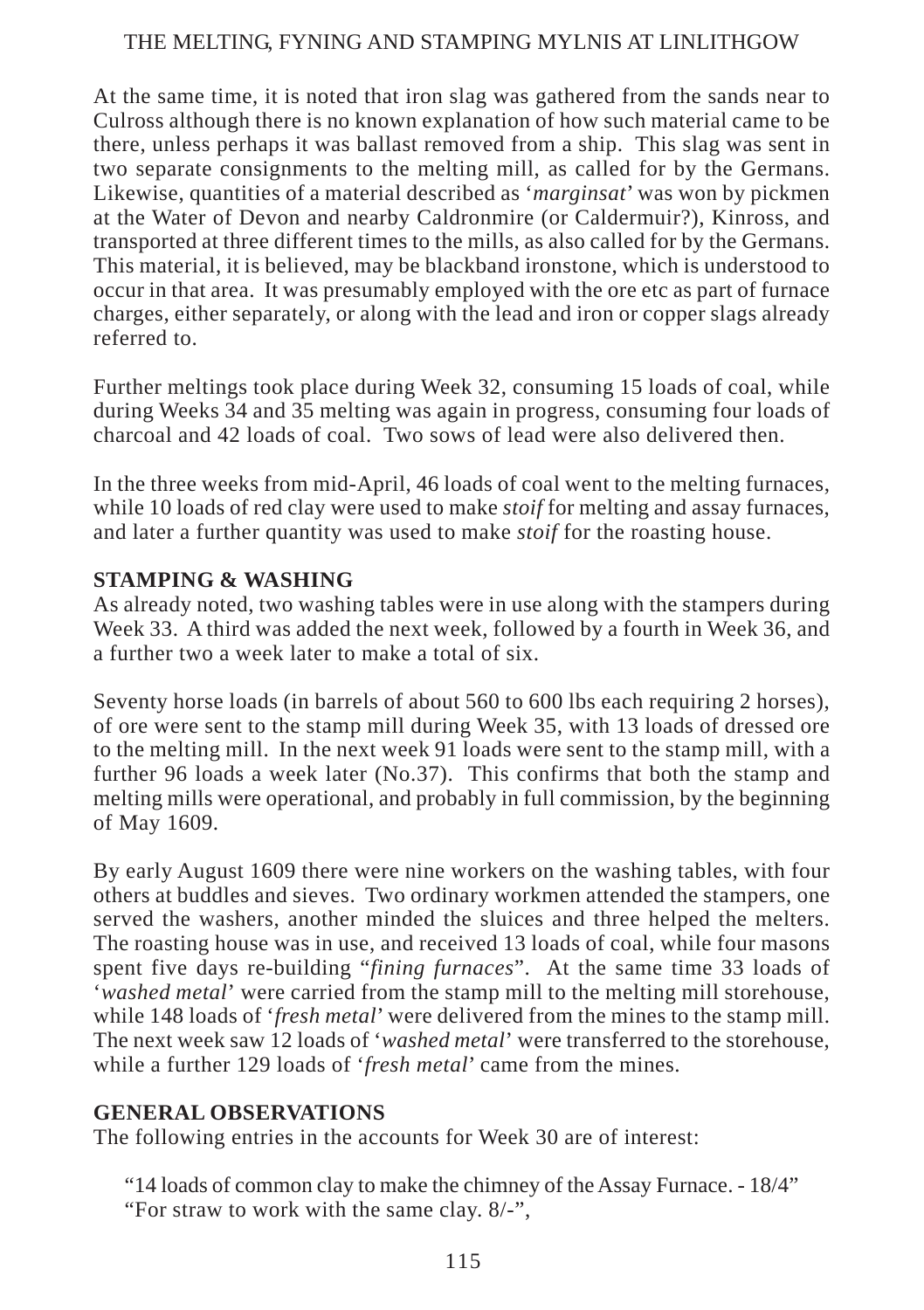"For ploughshare nails for the head of the chimney of the same Furnace. - 12/-", "For door nails for the same chimney. - 6/8",

and

"For a man going to the Mines to cause the bringing of metal to the Mills. - 3/  $\overline{\phantom{a}}$ 

"For 4 loads of peats at 4/- the load and another 23 loads at 6/- the load for the Melting Furnaces. - £7-14/-"

"For 200 flooring nails to divide and prepare one end of the Melting Mill workhouse to receive that metal coming from the Mines and also from the Stamp Mill. - 36/-"

Entries give an insight into other aspects. For example Martene Smeddell, a Dutchman, lived in Linlithgow from his arrival until the end of February 1609, when he moved into the house built for him at Hilderston. Fourteen other entries record horsehire for him to ride from Linlithgow to the mines (either 6/8 or 5/- per day), generally once a week. Eight different entries also refer to horsehire, but these are for visits to Edinburgh  $(26/8)$  to Airth  $(12/-$  or  $10/-$ ), to Torwood, Torphichen, to examine growing timber, to Bo'ness to take boat to Culross (14/- for horse and boat) for discussions with George Bruce (twice), and also to the lands of Killeith (26/8), to meet two miners engaged in prospecting over a period of about eight months. This was probably in the upper reaches of Water of Leith near Kinleith, near Balerno and Currie where copper and lead veins were later worked. He later spent two days trying other mines, possibly in Menstrie Glen, with a German, Konig Alsont [sic] (each 20/- per day).

## **CONCLUSIONS**

Regarding the foregoing mention of an assay furnace, no specific indication of a location appears and so it may have been within the melting mill. Alternatively perhaps it perhaps was the assay furnace constructed for James Achesone, though that would undoubtedly restrict, or conflict with, the work of Hans Hawes, Henry Starky's assaymaster. However, the hillside above the Loch some 200-300 metres to the east has already been postulated as the probable site for the assay and roasting houses, and there appears no good reason to assume otherwise. From the accounts it appears that the melting mill contained at least two melting furnaces and one refining furnace, as well as a stamping trough for bone ash treatment connected to a timber lean-to outhouse where the bone ash was stored. Is thought that there was at least one, or maybe two, waterwheels driving at least two large bellows and the stampers. The stamp mill is considered to have had one waterwheel, with double axle, driving at least eight stampers, feeding washing troughs, tables, and later, buddles, sieves and tubs.

The summary of building materials etc in Appendix 2 indicates the scale of the works, but not the complexities of the planning and control required, as is shown by the detailed accounting involved, and summarised above from the 120 pages of accounts from May 1608 to May 1609. Some speculation was used to estimate tonnages of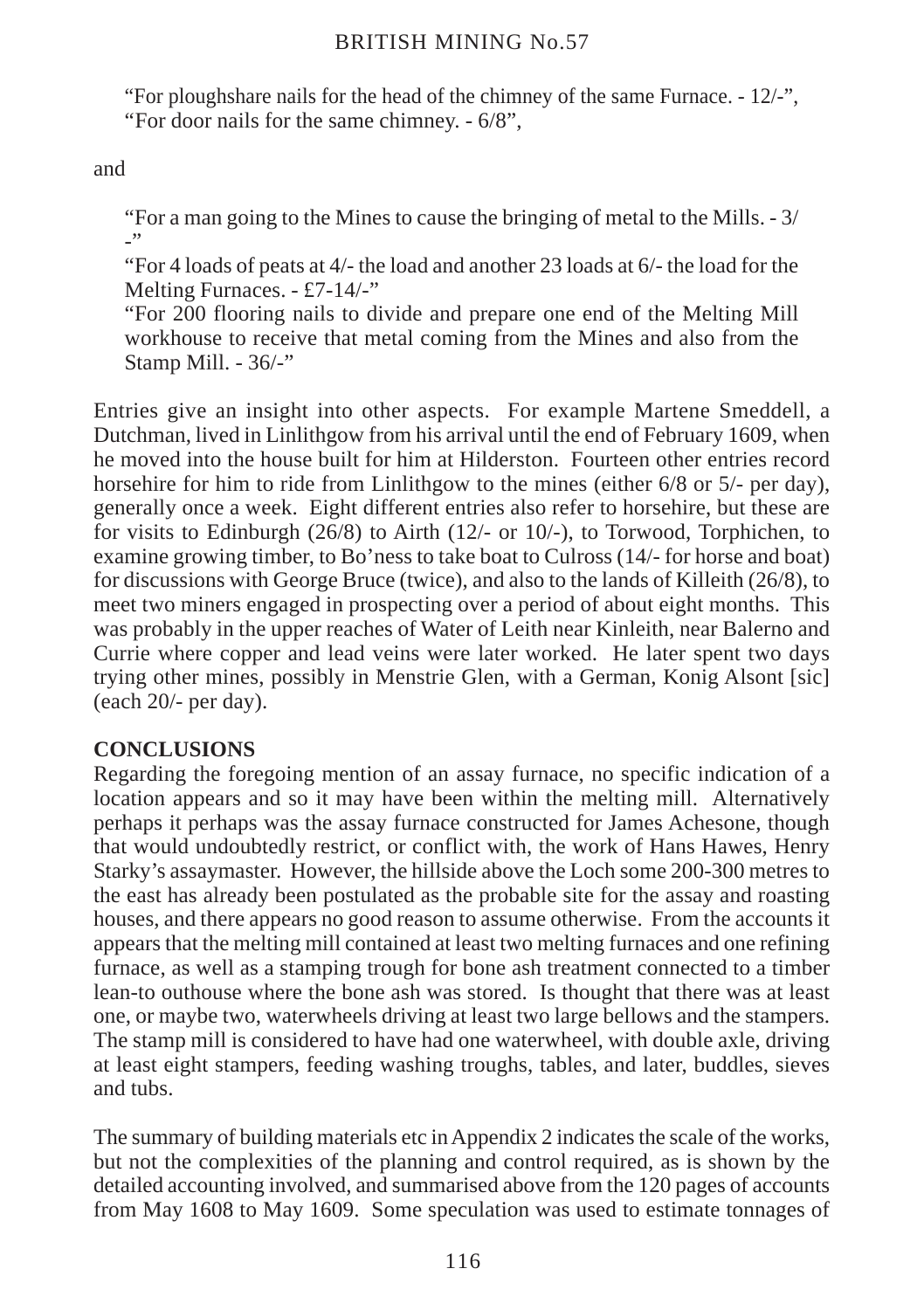masonry etc, which were recorded as loads. These are thought to have been manloads, since horse charges are entered where involved. In these terms a manload is considered to have been 80-100 lbs avoirdupois depending on the distances involved and nature of the material, while a horse load, was 280-300 lbs, calculated from old units of measurement and the quantities of lead, lime etc and other materials noted in the appropriate account entry.

## **THE FINANCIAL ASPECTS**

## **COSTS**

Expenditure on the mills and associated works from May 1608 to May 1609 amounted to £20,135 10s 10d Scots, including £2,479 6s 0d in respect of annual fees, compensation charges and other expenses. The costs incurred in England by Craig and Achesone, totalling £6,687 13s 7d Scots prior to August 14th 1608 has already been noted. The weekly charges from March 26th 1609, when smelting began during Week 33, amounted to a further £1,326 1s 5d Scots, leaving a remainder of £9,642 9s 10d Scots as the actual on-site construction cost of the mills etc. That equates to an average weekly outlay of £301, compared with the average of £221 for the succeeding six weeks when melting and stamping operations were apparently in full operation, and £204 per week for the two weeks in August 1609 which were also examined.

## **RETURNS**

Examination of accounts for melting and stamping operations gives the approximate weight of ore transferred from the mines to the stamp mill or directly in the melting mill, and these are set out in Appendix 3. The approximate loss of weight washing etc at the mines and stamping at Linlithgow was about 60% and, on that basis, the total tonnage of undressed ore treated during an eight week period would be about 120 tons.

Based on the Lord Advocate's declaration of November 1608, and the recorded weight of silver coined by George Foulis, the rate of silver recovery then was about 31 lbs weight of clean silver per ton of ore, and on that basis approximately 3720 lbs of silver would have been recovered from the ore delivered to the Melting and Stamp Mill during that period.<sup>2</sup>

The value of the silver supplied to be tested for gold-content by "*fining with watter*" (granulated with salt in water prior to heat treatment), is entered as 53/4d per lb, and at that rate the silver recovered from that tonnage would have had a value of about £9,920 Scots for the above-mentioned period, auguring well for a very successful outcome to this mining venture.

The costs incurred at the mines have of course also to be taken into account. The overall total cost to May 7th 1609, including the operation of the mines is stated to have been £45,838 4s 0d Scots, and, with ongoing costs approximating to a combined weekly amount of about £514, a credit balance would not have been achieved until at least June/July 1610, always provided the richness of the ore had not diminished.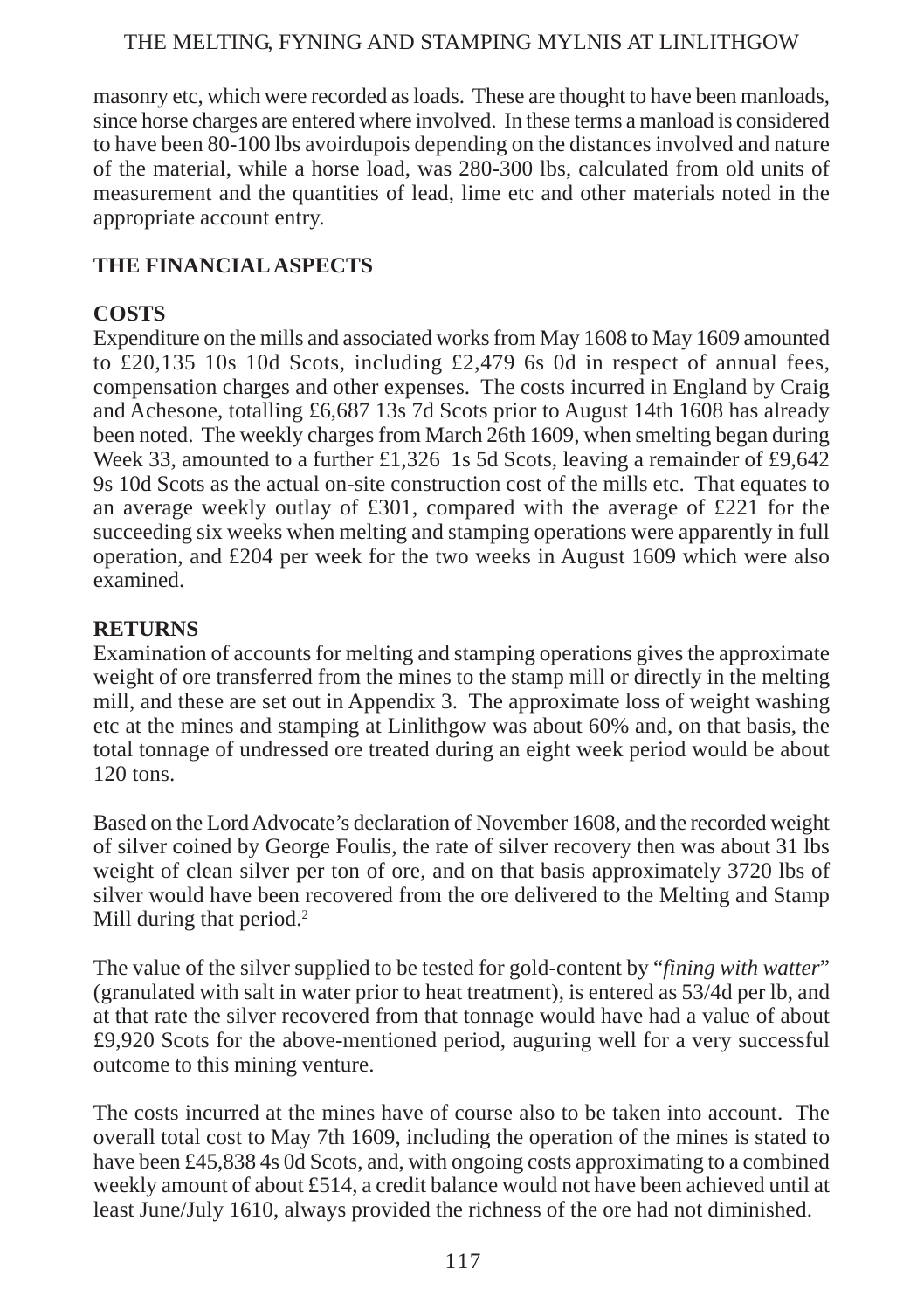The several trials made on the ore sent to England gave conflicting results, and while the result of the assay carried out at the Tower of London approximated closely to the Lord Advocate's stated recovery rate, others elsewhere gave very low values. It must be stressed that the above assessment of silver recovered over an eight week period is largely speculative and must be treated as such, the quality of the ore could vary and random sampling for assay may explain differing results. It seems certain from the records, however, that ore quality and silver production did fall away over the succeeding year or so, to the point where the King's Advisers eventually welcomed the take-over proposed by Sir William Alexander, Thomas Foulis and Paulo Pinto.

Undoubtedly there will be records available of the silver production from Linlithgow, and the most likely source may be in the records of Coinage of the Master Coiner, or those of Thomas Foullis, Goldsmith, the Master Refiner appointed by the King. These sources have not been pursued by the author.

## **SUMMARY**

These Silver Mills Accounts, transcribed from the original of 1608/09, condensed and summarised above, albeit in narrative form, together with the history of the Mines at Hilderston recently published, provide an insight into the early 17th century mining and recovery of silver in Scotland.<sup>1</sup> Unfortunately however, there is apparently no record extant of the actual methods used for smelting at Linlithgow, though at may be that a reference was recorded in the Hechstetter Memorabilia and Letters of 1600-1639 in view of the consultations between James Achesone and the German immigrants at Keswick, followed by Emanuel Hochstetter's six weeks stay in Linlithgow.3,4

## **SLAG EXAMINATION**

Examination of the fist-size pieces of slag recovered earlier from Hilderston, along with the, more recently, material collected near to the likely site of the Silver Mills at Linlithgow, is of special interest.

Three distinct forms are noted and have been classified as tan, grey and black, each with differing characteristics and understood also to differ substantially from the lead etc smelter slags of England, or indeed Leadhills/Wanlockhead in Scotland. Surprisingly those specimens examined exhibit little or no sign of metallic residues common to those other slags.

Preliminary examination by scanning electron microscope (SEM), energy dispersive analysis (EDX), and powder Xray diffraction (XRD), has been carried out on specimens of both the tan and the grey material with some interesting results. Detailed descriptions of these slags, along with their test results are now, however, given separately elsewhere and dealt with in detail by Smith and Meikle (in process), with a view to determining the likely smelting process adopted by the Germans in dealing with the reduction at Linlithgow, of the complex Hilderston silver ore.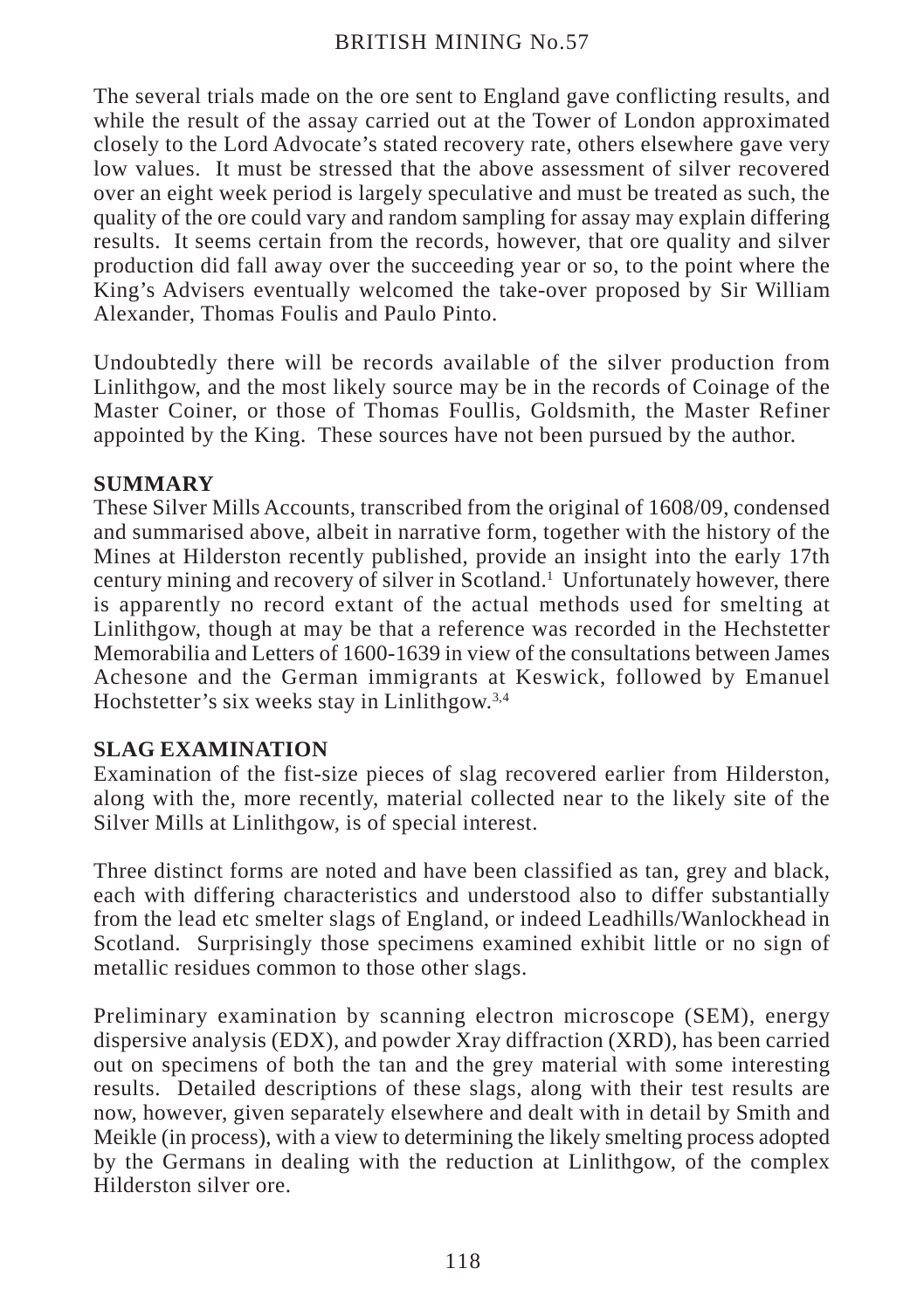#### **APPENDIXES**

#### **Appendix 1**

Regarding earlier references to compensation payments, the following further entries are also noted:-

Week 36 – "To John Hamiltoun in satisfaction for the breaking of his ground to cast fill on it for the damming of the water at the Loch Mouth - £3-0/-"

Week 38 – "To a boy for carrying a letter to Mr John Bruce and another to Mr Alex. Hamiltoun desiring them to keep tryst with the Earl of Linlithgow for appraising of the loss sustained by the gentlemen owners of the ground whereupon the melting and stamping mills are built.'

To the inhabitants of the Burgh of Linlithgow, owners of the 'yards' upon the Loch thereof for the loss sustained by them in damming of the said Loch whereby the 'yards' were drowned by the overflowing thereof where the same losses were prized by honest men of the said burgh 'chosen for the same purpose' - £150 0s 0d"

"To Mathew Gray in compensation of the loss sustained by him by treading down of his land with the carts that carried stones to the Stamp Mill after the said lands were tilled  $-$  26s 8d"

"To John Rait, Smith, for licence to cast fill on his land for building the mill troughs and for loss sustained by him by the overflowing of the Loch upon his land - £6 13s  $4d$ "

The following unusual entries appear at the end of the accounting period and are considered to relate to tests performed to establish a possible gold content in the silver being recovered from the smelting etc operations at Linlithgow.

"*To Mr John, Englishman that undertook to 'fine the mettal with watter' by warrant of the Lords Commissioners for the Mines - £66 13s 4d*"

"*For ten pound weight of which silver to him at 53/4 the pound - £26 13s 4d*"

"*For five 'laine' pots to him – 16s 8d*"

#### **Appendix 2**

#### **Building Materials - August 1608 to May 1609**

| Lime                                    | ۰                            | 36 chalders                                          |                          |                    |         |        | 36 tons             |
|-----------------------------------------|------------------------------|------------------------------------------------------|--------------------------|--------------------|---------|--------|---------------------|
| Sand                                    | -                            | $1134$ loads                                         |                          |                    |         |        | 50 tons             |
| Stone                                   | $\overline{\phantom{0}}$     | Local quarry                                         |                          | $-13,312$ manloads | $=$     |        | 600 tons            |
|                                         |                              | Avon Water quarry                                    | $\sim$                   | 148 manloads       | $=$     | say    | $6\frac{1}{2}$ tons |
| 'Blue' stone                            | $\qquad \qquad \blacksquare$ | Tranent/Culross/Grange                               | $\overline{\phantom{a}}$ | 135 manloads       | $=$     |        | 6 tons              |
| Clay                                    | ۰                            | Common, for trough setting                           | ٠                        | 30 manloads        | $=$     |        | $1\frac{1}{2}$ tons |
|                                         |                              | Refractory, for furnaces                             | ٠                        | 55 manloads        | $=$     | say    | $2\frac{1}{2}$ tons |
| 'Marginsat' (ironstone?) -<br>115 loads |                              |                                                      |                          |                    | $=$ say | 5 tons |                     |
| Iron slag                               | -                            | 3 Horseloads                                         |                          |                    | $=$     |        | 8 cwts              |
| Copper slag                             | $\overline{\phantom{0}}$     | 2 load                                               |                          |                    | $=$     | say    | 2 cwts              |
| Lead                                    | ٠                            | 80 sows $(1 \text{ sow} = 2\frac{1}{2} \text{cwts})$ |                          |                    |         |        | 10 tons             |
| Timber                                  | $\overline{\phantom{0}}$     | <b>Broad Oak Planks</b>                              | ۰                        | 12 No.             |         |        |                     |
|                                         |                              | <b>Great Oak Trees</b>                               | ٠                        | 128 No.            |         |        |                     |
|                                         |                              | Large and small Fir Trees                            |                          | 256 No.            |         |        |                     |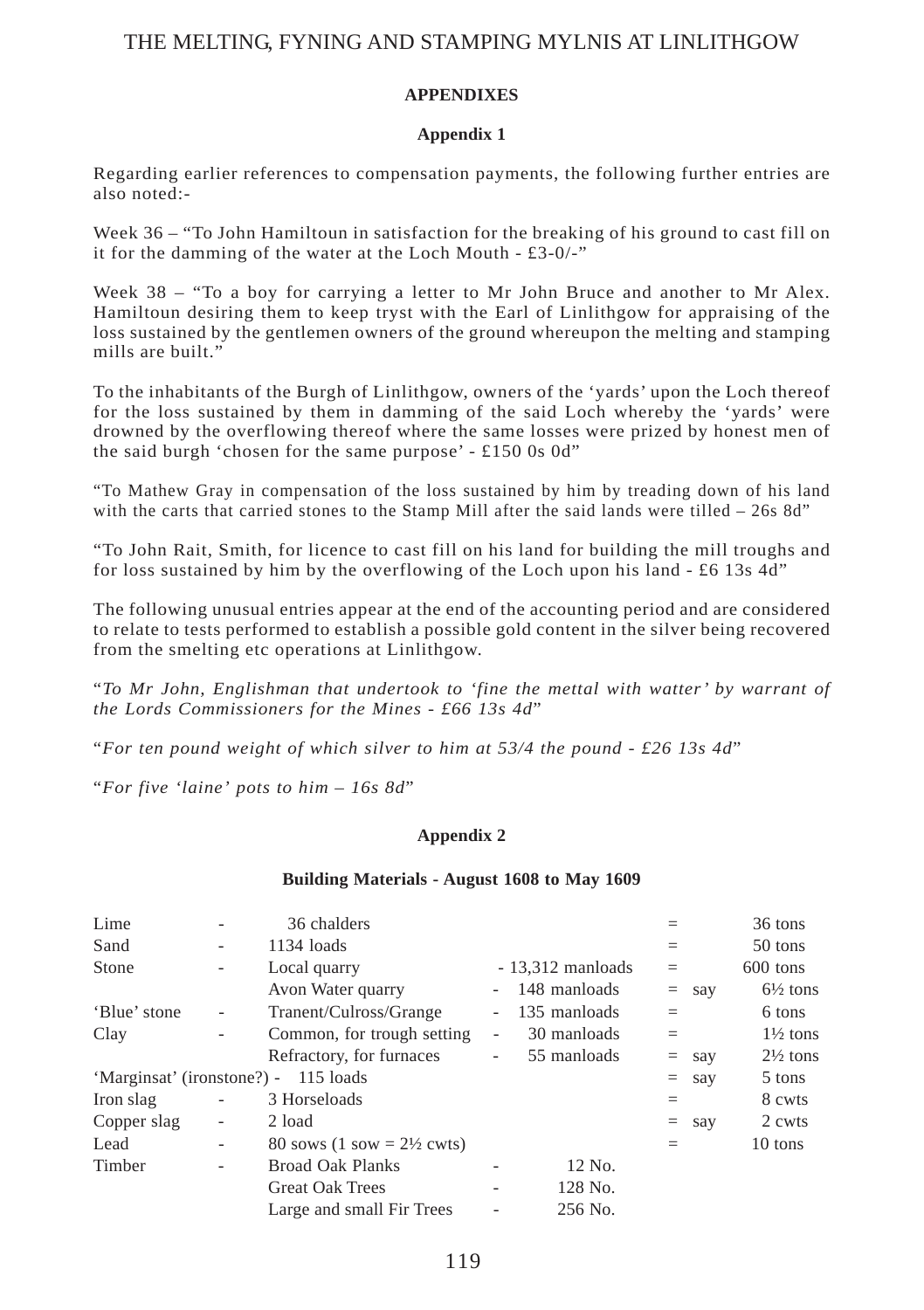|          |        | Single Roof Spars | $\overline{\phantom{a}}$ | 124 No.                           |
|----------|--------|-------------------|--------------------------|-----------------------------------|
|          |        | Double Roof Spars | ٠.                       | .53 No.                           |
|          |        | Deal Boards       | $\sim$                   | $6.250$ No.                       |
| Ironwork | $\sim$ | <b>Stampers</b>   | $\overline{\phantom{a}}$ | 18 No. (probably = $9 + 9$ spare) |

Plus a multiplicity of ironwork as nails, bands, clamps, hinges, guards, guides etc. Specialised Tools, Instruments and Furnace Fittings - eg. Bundles of Iron Platters - 431 lbs wt.

- 8 Iron Melting Pots 362 lbs wt.<br>9 doz. Big Melting Pots
- 9 doz. Big Melting Pots<br>11050 Small Melting Po
- 11050 Small Melting Pots<br>6 doz. Travs or Troughs -
- 6 doz. Trays or Troughs varying size
- 3 Large Scoops<br>12 pr. Hand Bellows
- 12 pr. Hand Bellows varying size<br>3 doz. Spades & Shovels
- $3 \overline{\text{doz}}$ . Spades & Shovels<br>16 Sandglasses (1, 2,
- 16 Sandglasses (1, 2, 3 & 4 hour duration)<br>Sets of Weight Measures (Bell Metal & Brass)
- Sets of Weight Measures (Bell Metal & Brass)<br>1 Large Iron Cane 1 Ingot Mould 2 Furn
- 1 Large Iron Cape, 1 Ingot Mould, 2 Furnace Hinges,<br>Buckering Plates and 2 Mortars all manufactured
- 4 Buckering Plates and 2 Mortars all manufactured in Sussex Ironworks cost £420 8s 0d

#### **Appendix 3**

#### **WEEKLY EXPENDITURES**

| Week No.               | Event                           |         |      | Amount |                |
|------------------------|---------------------------------|---------|------|--------|----------------|
|                        |                                 |         | £    | s d    |                |
| $26(5-12 \text{ Feb})$ | German Party arrives            |         | 831  | 7      | $\overline{1}$ |
| 27                     |                                 |         | 644  |        | 6 10           |
|                        |                                 | Total   | 1483 | 14     | 9              |
|                        |                                 | Average | 742  |        |                |
| 28                     |                                 |         | 280  | 19     | 1              |
| 29                     |                                 |         | 216  | 16     | 3              |
| 30                     |                                 |         | 281  | 17     | 3              |
| 31                     | Henry Craufurd leaves           |         | 264  | 7      | 1              |
| 32                     |                                 |         | 301  | 16     | 5              |
|                        |                                 | Total   | 1345 | 16     | $\overline{1}$ |
|                        |                                 | Average | 269  |        |                |
|                        |                                 |         |      |        |                |
| 33                     | Stampers etc in use.            |         | 264  | 12     | 5              |
| 34                     | Stevin Mon leaves               |         | 268  | 17     | 3              |
| 35                     | Nominal Mason & Wright presence |         | 233  | 16     | $\overline{4}$ |
| 36                     |                                 |         | 214  | 14     | 3              |
| 37                     |                                 |         | 168  | 10     | 11             |
| 38 (30 Apr-7 May)      |                                 |         | 175  | 10     | 3              |
|                        |                                 |         |      |        |                |
| 52 (6-13 August)       |                                 | 196     | 17   | 4      |                |
| 53 (13-20 August)      |                                 |         | 211  | 8      | 6              |
|                        |                                 | Total   | 1734 | 7      | 3              |
|                        |                                 | Average | 217  |        |                |

#### **ORE TRANSFERS AND DELIVERIES**

(Loads are Horseloads considered 300 lb approx.)

| Wk 29-30 (1-12 Mar)      | 24 loads of washed metal<br>considered as 1st Melting - about 3 tons                     | $=$ | $7\frac{1}{2}$ tons ore                    |
|--------------------------|------------------------------------------------------------------------------------------|-----|--------------------------------------------|
| Wks 31-33 (12 Mar-2 Apr) | 49 loads ore                                                                             |     | $= 6\frac{1}{2}$ tons ore                  |
| Wk 34                    | 53 loads ore                                                                             |     |                                            |
| Wk 35                    | 13 loads to Melt Mill - say 1 <sup>3</sup> / <sub>4</sub> tons<br>74 loads to Stamp Mill |     | $4\frac{1}{2}$ tons ore<br>$= 10$ tons ore |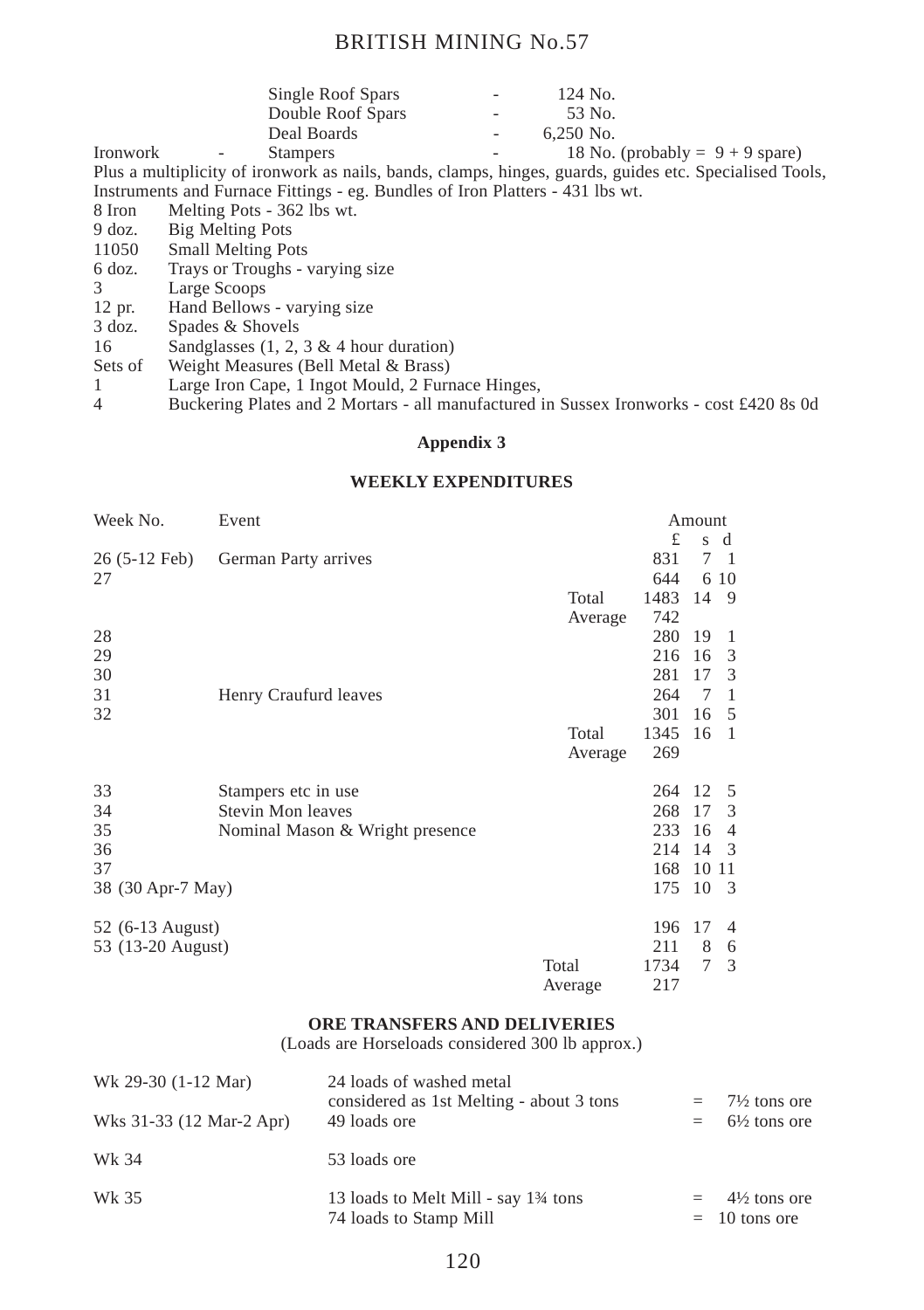| Wk 36                  | 91 loads - say 15 to Melt Mill - say 2 tons<br>and 76 loads to Stamp Mill      | 5 tons ore<br>$=$ $-$<br>$= 10$ tons ore      |
|------------------------|--------------------------------------------------------------------------------|-----------------------------------------------|
| Wk 37                  | 96 loads - say 20 to Melt Mill - say 2.5 tons<br>and 76 loads to Stamp Mill    | 6 tons ore<br>$=$ $-$<br>$= 10$ tons ore      |
| August 1609 -<br>Wk 52 | 33 loads from Stamps to Store - say 4.5 tons<br>148 loads from Mines to Stamps | $=$ 11 tons ore<br>$= 20\frac{1}{2}$ tons ore |
| Wk 53                  | 12 loads from Stamps to Store - say 1.5 tons<br>129 loads from Mines to Stamps | 4 tons ore<br>$=$<br>$= 17$ tons ore          |

Total Equivalent of Untreated Ore equals - say 120 tons

#### **Appendix 4.**

Early entries from Volume Two of the Accounts are believed to provide a good outline of the regular procedures being employed with the Smelter Works in full operation, as outlined by the following detailed transcriptions.

Ae Weeklie Accompte of All Money Debursit in Ordinary Chairges and Uponn Materiallis and Uther Extraordinary Uncoistis for the Kinges most excellent Maiestie his Mylnes besyd Linlithgow fra the Saxt day of August the year of God (1600) and nyne yoiris to the fyft day of August (1600) and ten yoiris. As thair accomptis wherfor written taken up weeklie be Sr George Bruce of Carnok Knycht Thesaurir of his Majesteis Mynis and Archibald Primrose Clerk of the same Mynis more particularlie borris.

Fra the Saxt day of August to the xiij day of the same

#### **ORDINAR EXPENSS**

**GERMANIS** To Henry Starky Overseer of the Germanis for his ane wagis and for the wagis of Hans Hawes his Assay Master Philip Brand melter and his sone David Hone Carpentar Cristopher Smyth and Jasper Hartsik this week ... lxxix'Li vij's iij'd To Henry Starky for his horsmeat this week according to the condition set doun wyth him ... iij'Li vij's

#### **WRYCHTIS**

To Johne Balfour for sax dayis wark at xiij's iiij'd a day .... iiij' Li To Patrik Ferrier for sax dayis wark at x's a day ... iij' Li

#### **MASONIS**

To James Britt for fyve dayis wark at xiij's iiij'd a day ... iij'Li vj's viij'd To Patrik Bryer for fywe dayis wark at x's a day ... 1's To Wm Bryer for fyve dayis and ane half dayis wark at x' a day ... lv's To Thomas Fairlie for four dayis and ane half dayis wark at vj's a day ... xxvij's

#### **WASCHERIS at the WASCHEING TABILLIS**

To Johne Mon for sax dayis wark at xvj's a day ... iiij'Li xvj's

To Nicol Achesone for sax dayis wark at xiiij's a day ... iiij'Li iiij's

To Isaac Webber for sax dayis wark at x's a day ... iij'Li

To Bernard Bonny for sax dayis wark at x's a day ... iij'Li

To Arthur Fairlie and Wm Balb? aither of thame haveand daylie for sax dayis viij ... iiij'Li xj's

To Harry Bannatyne for sax dayis wark at vj's viij'd a day ... xl's

To Robert Burns for sax dayis wark at vj's a day ... xxxvi's

To James Wilson for sax dayis wark at v's a day ... xxx's

#### **WASCHERIS at the BUDDILLIE and SEIV**

To James Wiliams for sax dayis wark at x's a day ... iij'Li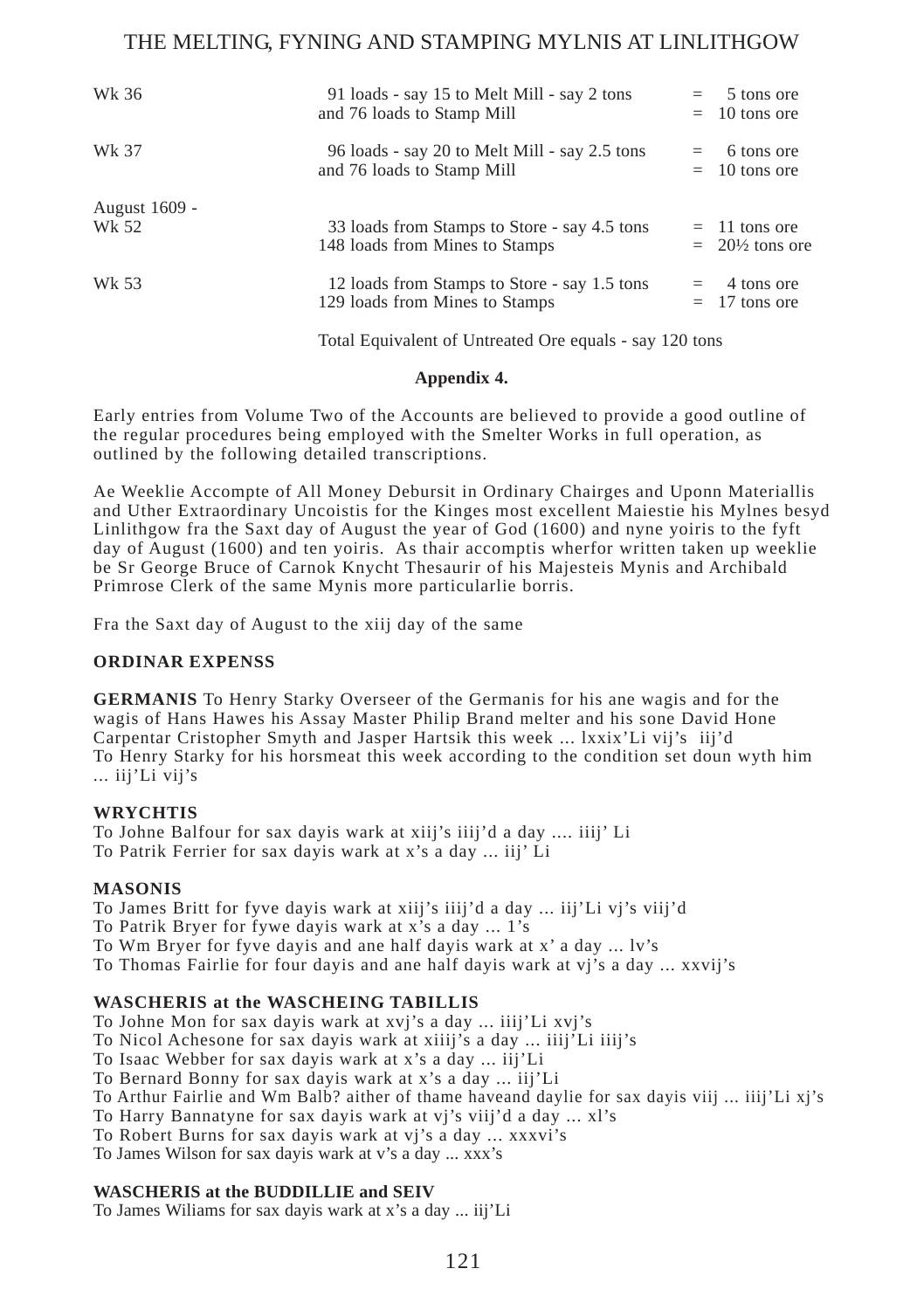To Wm James for sax dayis wark at viij's a day ... xlviiij's

To Thomas Hyslop for sax dayis wark at vij's a day ...xlij's

To Francis Burk for sax dayis wark at x's a day ... iij'Li

#### **ORDINAR WARKMEN**

To Johne Gib for sax dayis in keping the Stampers at v's in the day ... xxx's

To James Lapsley for sax dayis in tryming the Stampis at vj's in the day ... xxxvj's

To Johne Burgamann for serving the Wascheris ... x's

To Johne Findlay for sax dayis in keping the slouss at v's in the day ... xxx's

To Johne Borthwik for sax dayis at the Melting Mylnis at vj's viii'd a day ... xl's

To Eduard Myrhinn for sax dayis at the Melting Mylnis at vj's viij'd a day ... xl's

To Thomas Aitkin for sax dayis at the Melting Mylnis at vj's a day ... xxxvj's

To James Glen Greve for his wagis this week ... iiij'Li

To Robert Brice Interpreter to the Germanis ... v'Li

To Patrik Kyle in Borrowstounnes for the maill of his feed selleris hyrit for the keping of all materiallis broht be sea to the mylnis ... xxvj's viiij'd

Soume i'c lvij'Li ij's vij'd

## **MATERIALLlS AND UTHER EXTRAORDINARY UNCOISTIS**

For xiij loadis of coillis tae the Rosting Hous at v's the load iii'Li v's For carying the same coillis fra the grangthouth (Grangemouth?) to the mylnis at ij's viij'd the load ... xxxiiij's viij'd

For twa bollis of lyme tae to the fynning furnacis at iiij's iiij'd in the boll ... viiij's iiii'd For carying sax loadis of lyme fra Linlithgow to the mylnis for the fynning furnacis ... iiij's For aiht loadis of sand to the lyme ... viij's

For four quartis of ail to the Masonis warking at the fynning furnacis at ij's viii'd a quart ...x's viii'd

For ane barroll of ail and small drink mixt together to work the bone ashe for the fynning furnacis ... xij's

For ane pynt of oyl to the wyxdrs of the axthers of the wheles ... xij's

For thread to mend the wasching clothis at the mylnis ... viij's

For fourty naillis that standit befor the graittis of the stampers ... iij's iiij'd

For carying of ane sow of lead fra Borrowstounnes to the mylnis ... v's

For carying of twa barrolls of bone ashe fra Borrowstounnes to the mylnis ... x's

For carying of xxxiij loades of waschit mettell fra the stamping mylnis to the storehous at the melting mylnis at viij's the load ... xxij's viij'd

For carying of sevin score aiht loadis of mettell fra the mynis to the stamping mylnis at iiij's the load ... xxix Li xij's

For ane hors hyre to the mynis with Hand Hawes the Assayer ... vj's

Soume xxxix'Li xiiij's ix'd

Soume of the haill money debursit this week in ordinary expenss and uther uncoistis for the mylnis and warkis . j'c lxxxxvj'Li vij's iiij'd (£196 7s 4d)

and from the week followlng ....

Fra the xiij day to the xx day of August.

#### **ORDINARY EXPENSS**

**GERMAINS** To Henry Starky Overseer of the Germains for his ane wagis and for the wagis of Hans Hawes his Essay Master Philip Brand Meltar and his sone David Hone Carpentar Cristopher Smyth and Jasper Hartsik Mynders ...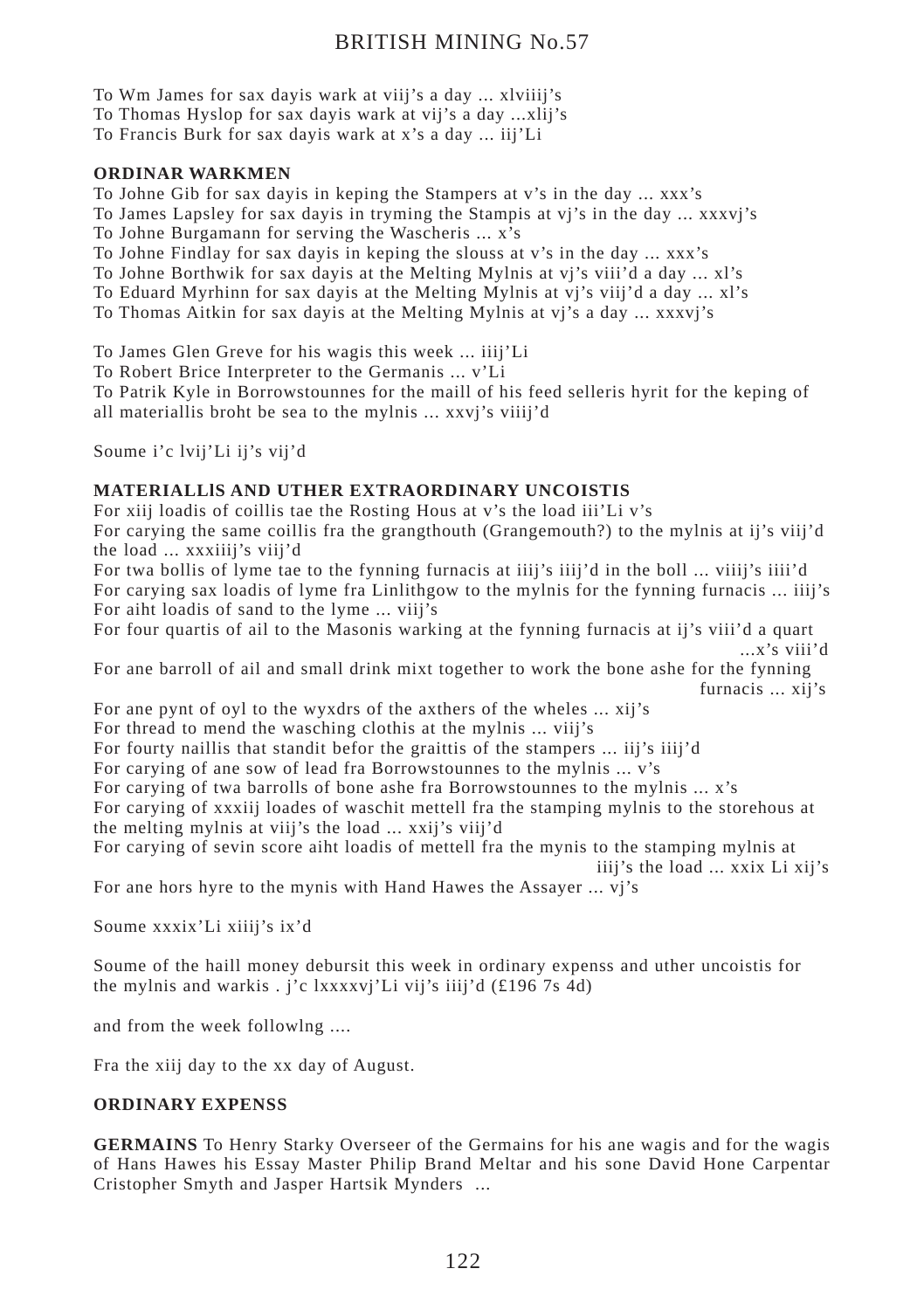To Henry Starky for his horsmeat this week according to the conditions sett down with him ...

#### **WRYCHTIS**

To Johne Balfour for sax dayis wark ... To Patrik Ferryar for sax dayis wark ...

#### **WASCHERIS at the WASCHEING TABILLIS**

To Johne Mon for sax dayis work ...

To Nicoll Achesone for sax dayis wark ...

To Isaac Webber for sax dayis wark ...

To Bennet Bonny for sax dayis wark ...

To Arthur Fairlie and Wm Bowes ather of thame haveand ... daylie for sax dayis wark ...

To Wm Buntente for sax dayis wark ...

To Robert Burns for sax dayis wark ...

To James Wilson for sax dayis wark ...

#### **WASCHERIS AT THE BUDDILE and with the SEIV**

To James Williams for sax dayis wark ...

To Wm James for sax dayis wark ...

To Thomas Bisope for sax dayis wark ...

To Francis Burk for sax dayis wark ...

#### **ORDINAR WARKMEN**

To Johne Gib for sax dayis keping and filling the stampers ...

To James Lapsley for sax dayis wark in trimming the stampers at the Stamping Mylnis ...

To Johne Burgamanin for sax dayis in serving Francis Burk ...

To Johne Borthwik for sax dayis in serving the Meltar ...

To Eduard Ingram for sax dayis wark in serving at the Melting Mylnis ...

To Thomas Arthur for sax dayis wark in serving at the Melting Mylnis ...

To Johne Findlay for sax dayis wark in keping and drawing the slouss ...

To Thomas Polwark for twa dayis wark ...

To James Glen Greve for his wagis this week ...

To Robert Bruce Interpreter to the Germainis ...

To Patrik Glen in Borrowstounness for the maist of his feed sellaris ...

Soume j'c xliij'Li viij's xj'd

#### **MATERIALLIS AND UTHER EXTRAORDINARY UNCOISTIS**

For four loades of coiles to melt wlth at v's a load ...

For carying the same coilles fra the Houth to the mylnis ...

For twa new touallis with lidis to the fynning bellowes ...

For laying ane pund weiht of irne uponn ane of the clokes of the melting bellowes with auiht grete naillis therto ...

For drawing of ane stoking irne and mending of it ...

For ane new drawing irne to the fynning furnacis ...

For laying of twa pund weiht of irne uponn ane of the fire trims to the melting furnacis ... For winning of twelf greate bloa stanes to the fynning furnacis and fraught of the same from Culross to Borrowstounnes ...

For carying the same stanes from Borrowstounnes to the mylnis being ten hors at ij's viij'd the hors ...

For ane barroll of ail and small drink to drink the bone ashe for the fynning furnacis ... For candilis the tyme of the fynning ...

For ane quarter pund of tallow to Hans the Essay Master for his assay furnacis ...

For ane pynt of oyle to the gudgeons and axteris of the whelis ...

For carying thrie sous of lead fra Borrowstounnes to the mylnis with sax hors at ij's vj'd

the hors ...

To saxtene elnis of twill to the wasching tubbis at x's viij'd the eln ...